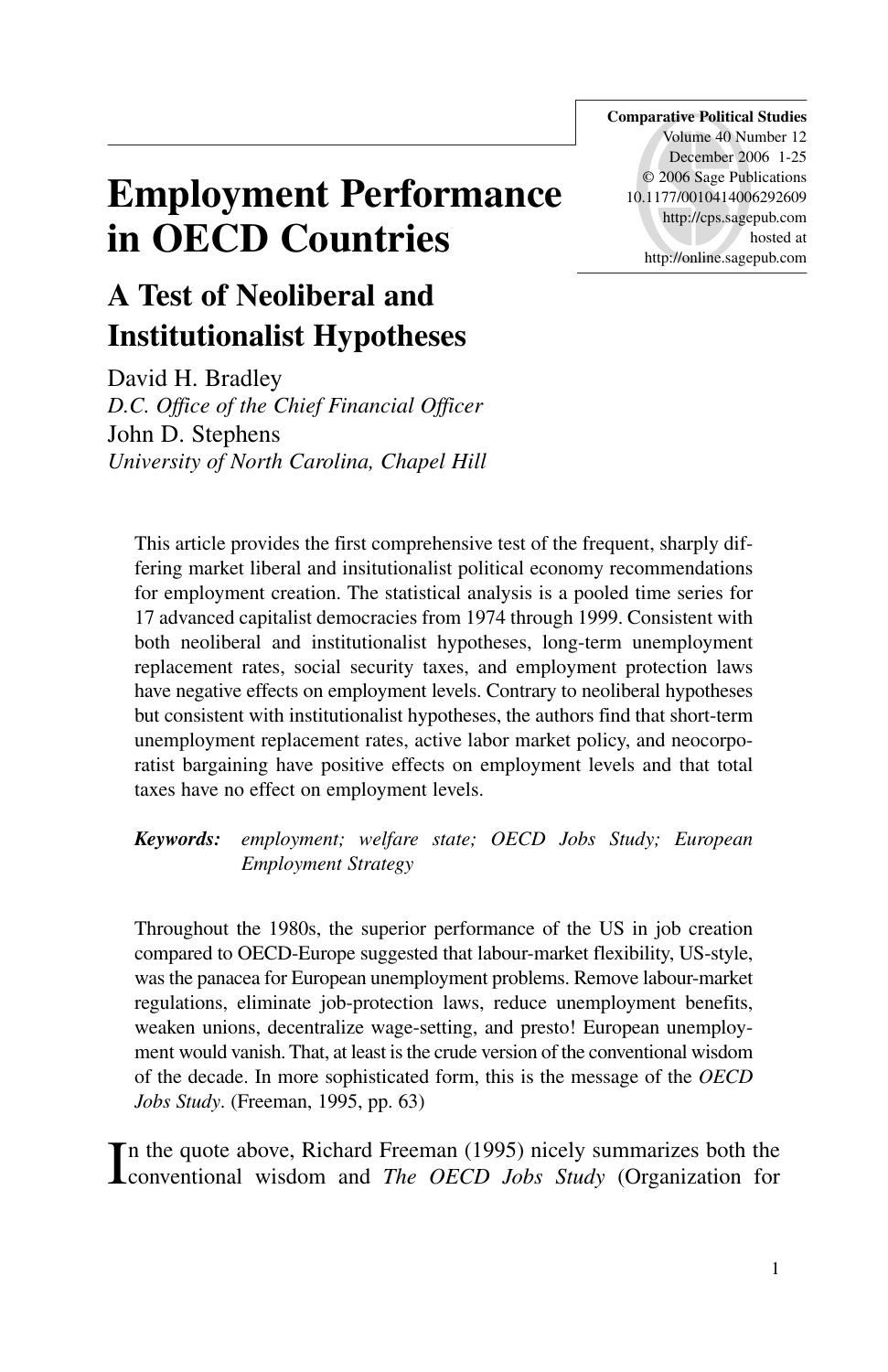Economic Cooperation and Development [OECD], 1994) on the role of "labor market rigidities" in accounting for the high and persistent unemployment in Europe.1 As former Organization for Economic Cooperation and Development [OECD] economist Bernard Casey has recently noted, the economic theory underlying the OECD Job Strategy is neoclassical economics in which market liberal solutions predominate. He contrasts this to the economic thinking underlying the European Employment Strategy, which is based on "'social market' theories, whereby the state intervenes to moderate the negative effects of market relationships and to enhance the efficiency of market performance" (Casey, 2004, p. 346). Accordingly, with the exception of the endorsement of Nordic style labor active market policy, the original OECD Jobs Strategy recommendations—reduce the generosity of unemployment compensation, cut employment protection, reduce union strength, reduce minimum wages, decentralize wage bargaining, lower taxation, increase wage dispersion—would, if consistently applied, move a country toward the U.S. model of unregulated labor markets, weak unions, and high income inequality. By contrast, although European Employment Strategy also recommends increased labor market flexibility, it envisions retention of the European Social Model—generous welfare states, strong unions, coordinated bargaining, and relatively equal income distribution.

We present the first comprehensive test of the neoliberal hypotheses on social policy and labor market institutions and employment performance using pooled time series data. We test these hypotheses against a set of largely contrary hypotheses drawn from institutionalist work in comparative political economy, above all the corporatism and varieties of capitalism literatures and institutionalist work in the sociology of labor markets. Earlier analyses, many by the OECD itself, were cross-sectional and, because of degrees of freedom constraints, could not introduce a full range of control variables. In part, this was due to the dearth of pooled time series data on important indicators of employment and labor market regulation most notably, unemployment compensation replacement rates and employment protection legislation. The OECD can be credited with solving this problem with the release of its database on unemployment benefits and replacement rates in the late 1990s and its employment protection database in late 2004.

**Authors' Note:** The authors thank Evelyne Huber and Lane Kenworthy for comments on earlier drafts of this article. John Stephens thanks the Hanse-Wissenschaftskolleg for providing time and an environment conducive to concentrated scholarly work to complete this article.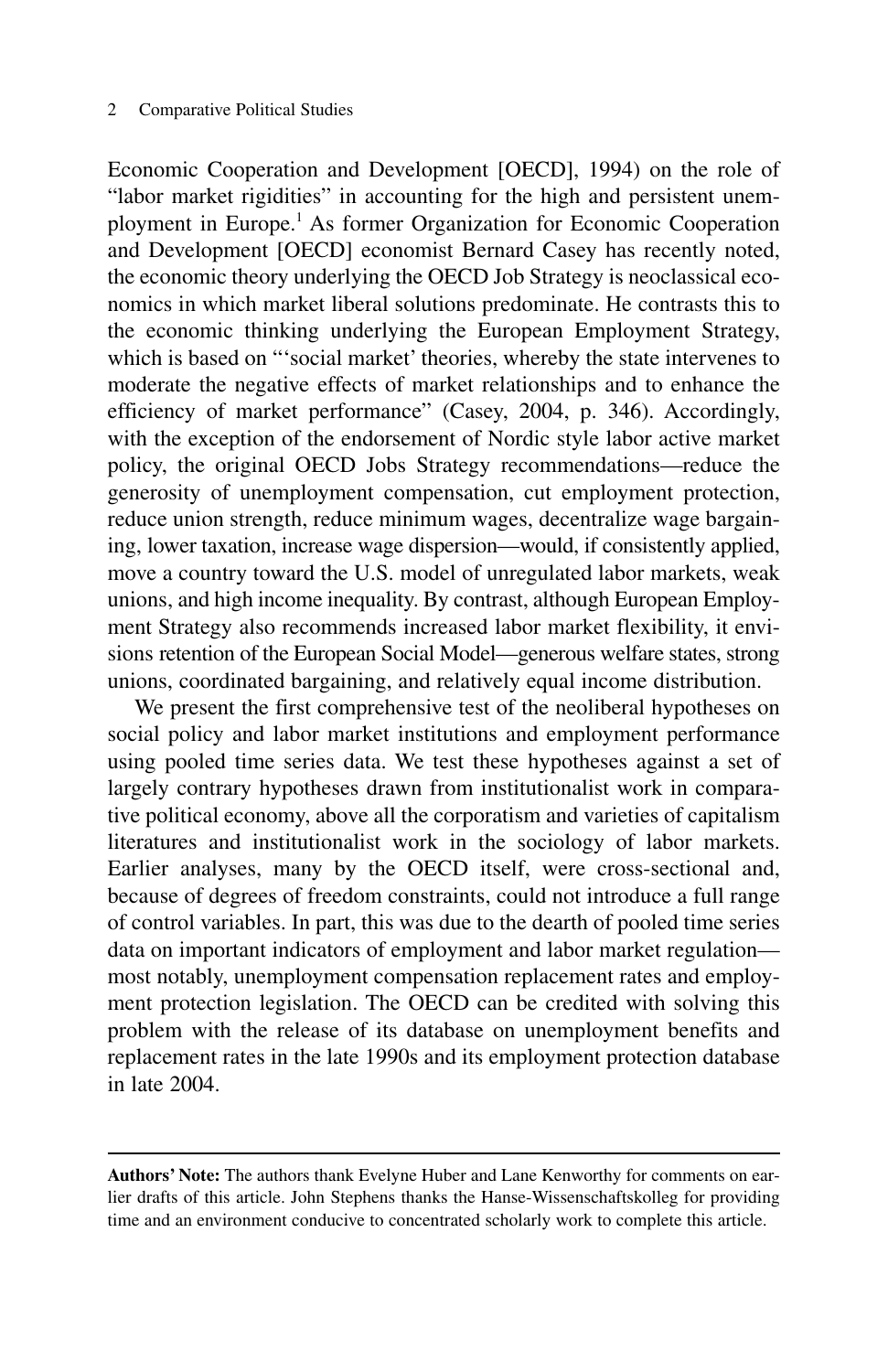In addition to taking advantage of these new data, our study makes several improvements over the only other pooled time series analyses with total employment as the dependent variable (Kenworthy, 2003; OECD, 2002, pp. 249-255). Both of these studies enter public employment as a control variable. This makes the Nordic model, which produces the highest employment rates of any welfare state or production regime, incomprehensible. The Nordic employment model produces high levels of employment by providing a wide range of social services that simultaneously increase the demand for labor through public-sector employment and the supply of labor by providing services and transfers, such as day care and maternity leave, which make it possible for people to combine work and family. The model requires high taxes, but the potential employment dampening effects of this can be tested directly (as we do) with measures of tax burden. In addition, the OECD study suffers from omitted variable bias, as the authors do not include unemployment replacement rates, active labor market policy effort, or wage dispersion as independent variables.

#### **Deregulation and Employment Performance**

The conventional wisdom, in the form of the neoliberal hypothesis regarding OECD employment problems, suggests that labor market rigidities are at the root of employment problems in OECD countries and that deregulation is the solution.2 Briefly stated, the neoliberal thesis suggests that labor market "rigidities"—welfare state generosity, employment protection, high levels of union density, minimum wages, high levels of taxation, or any other nonmarket institutions—prevent the labor market from producing optimal outcomes – low unemployment rates and high employment rates—by raising the cost of labor above its market-clearing level.3 This flexibility or deregulation thesis is simple and powerful, and provided that governments care about improving employment performance, provides a model to follow. The policy prescriptions flowing from these analyses are deregulation of labor markets to the level of the United States or, more recently, the United Kingdom.

Despite decidedly mixed empirical support, the deregulation argument still dominates the OECD policy prescriptions for poor European employment performance since the 1980s. For example, of the 37 recommendations in the 1999 volume of the *Jobs Study* for reforming member country labor market policies, 22 contain some call for decentralization (for wage bargaining systems), deregulation (for employment regulations), lower taxes (overall and payroll), and a reduction in benefit generosity (lowering replacement rates).4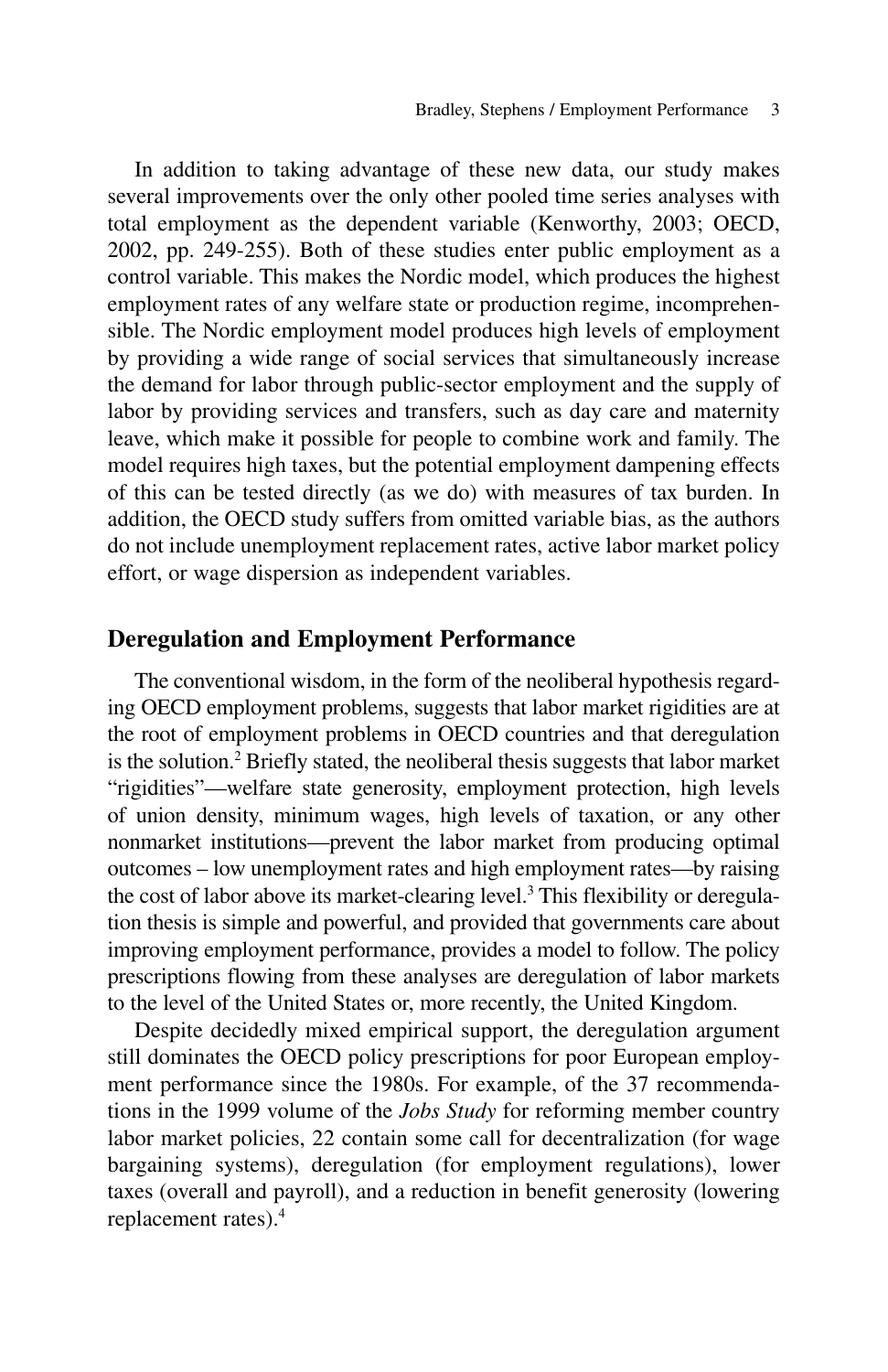The OECD and analysts of this orientation tend to focus primarily on unemployment as an indicator of labor market performance. Treating the unemployment rate as the single best indicator of economic performance biases this type of analysis toward success in one type of outcome. Unemployment rates are sensitive to labor force participation; in fact, they can be lowered or raised based on participation regardless of whether more jobs have been created or destroyed. Because of both to social policy provisions (early exit schemes common in continental welfare states; see Esping-Andersen, 1999) and personal choice within existing provisions (use of disability schemes), people can be excluded from the labor force, thus lowering the overall unemployment rate without representing improved employment performance (Scharpf, 1997). The point is that the rigidity literature tends to equate success with a lower (or declining) unemployment rate. Part of the corrective of this study is to widen the measure of success to include employment-to-population ratios. In a recent pathbreaking study on globalization, welfare states, and employment, Scharpf and Schmidt (2000) argue that employment rates are better indicators of comparative performance than unemployment rates. Thus, the employmentto-population ratio is used as the dependent variable throughout the Scharpf and Schmidt study as an indicator of comparative performance.<sup>5</sup>

#### **Institutions and Employment Performance**

The general message of neoliberal economics—that a complete deregulation reform package is necessary and it works across the universe of OECD member states—runs counter to much of the institutionalist comparative political economy literature. The "varieties of capitalism" literature and the corporatism literature that preceded it suggest at least two broad classifications of contemporary capitalist political economies: coordinated market economies (CME) and liberal market economies (LME). The "varieties of capitalism" approach provides the rationale for both the positive and negative contributions of labor market institutions (Hall, 1998, 1999; Kitschelt, Lange, Marks, & Stephens, 1999; Soskice, 1990, 1999). What the deregulationist approach considers "rigid" labor market institutions, the institutionalist approach treats as a potentially positive part of the overall production and employment regime. For example, high benefit replacement rates, extensive social services, and active labor market policies have traditionally played a key role in efficient job search and labor mobilization in CMEs, particularly in the social democratic variant of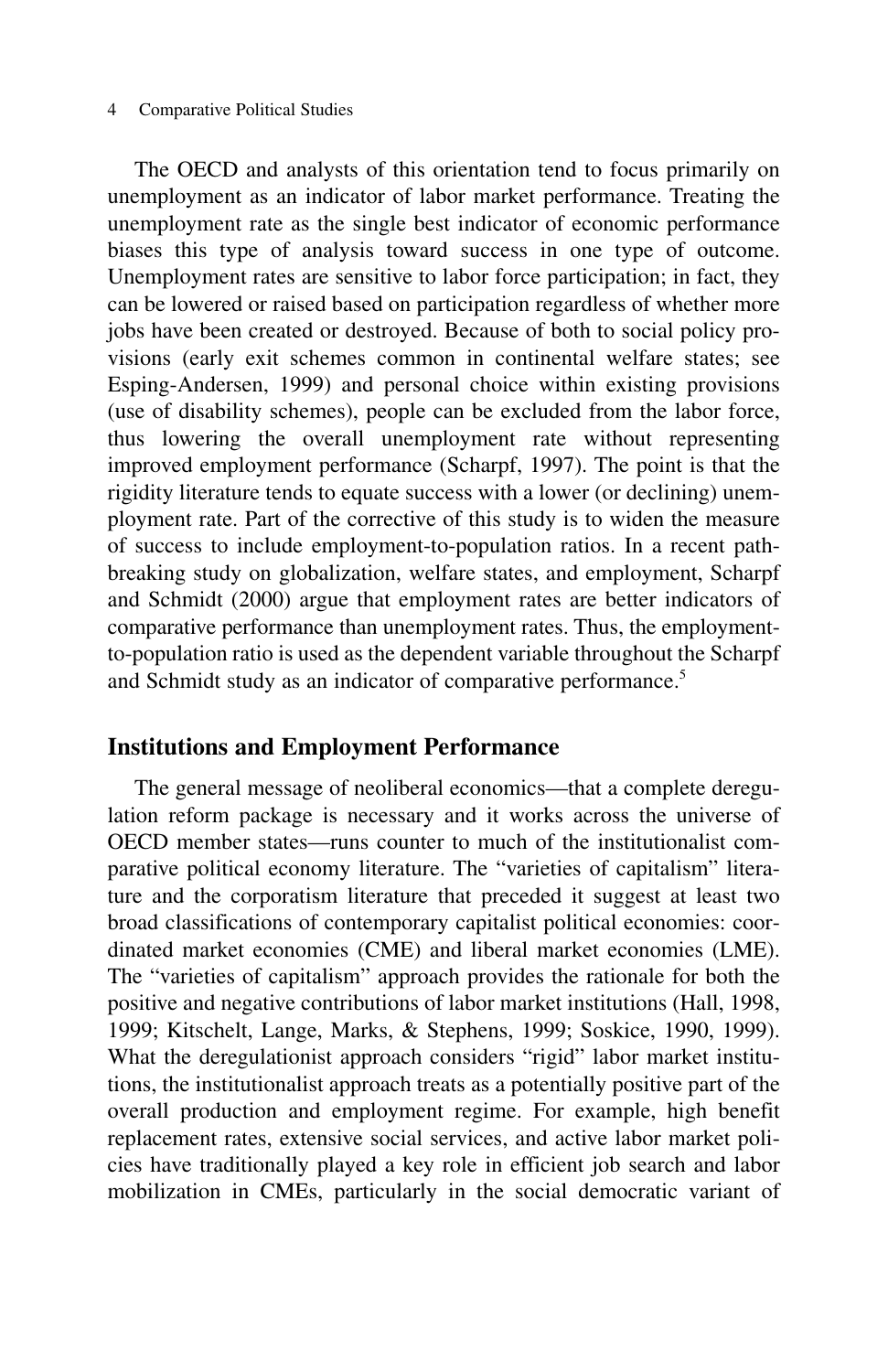CMEs (Estevez-Abe, Iversen, & Soskice, 2001; Huber & Stephens, 2001; Iversen, 2005). Furthermore, the institutions of wage bargaining in CMEs have been key components in delivering wage restraint, economic growth, and investment (Hicks & Kenworthy, 1998; Iversen, 1999). Particularly with the reduction in the ability of countries to use exchange rates and interest rates as adjustment tools in the era of EMU and financial deregulation, coordinated bargaining systems may well be the most efficient way to deliver real wage restraint and thus job creation in highly unionized countries (Huber & Stephens, 2001, 2005).

In sum, the institutional comparative political economy questions the fundamental tenet of the deregulation thesis—that institutional intervention in the labor market leads to suboptimal outcomes in the labor market. Instead, the institutional literature suggests that labor market institutions are situated within larger institutional configurations and form part of the overall political economy. Thus, there is no prior assumption that all nonmarket institutions negatively affect employment. Finally, as Hall (1998) points out, the institutional literature also points to a potential time inconsistency problem with the deregulation thesis. That is, for institutions to be at the root of OECD employment problems, institutional rigidity had to increase around the mid-1970s (or the early 1990s for Sweden and Finland), ceteris paribus. As a review of some of the literature on institutions shows, however, labor market institutions appear relatively "sticky" with time, meaning that they show no great movement up or down the rigidity scale. Because countries achieved low unemployment and job growth in the presence of rigid labor market institutions in the first three decades after 1945, the deregulation thesis is incomplete. By contrast, the nuanced argument of Iversen (2005) gives one clear theoretically grounded reasons to expect that at least some of these institutions might turn from an asset to a liability with the transition from industrial to postindustrial economies.

## **Hypotheses**

The key explanatory variables are taken from those highlighted in the "labor market rigidity" literature and the European unemployment literature in general (Baker & Schmitt, 1999; Bean, 1994; Nickell, 1997; OECD, 1999b, 2002). Our hypotheses are informed by both the neoliberal and institutionalist literature in comparative political economy and sociology as well as previous empirical work on employment performance.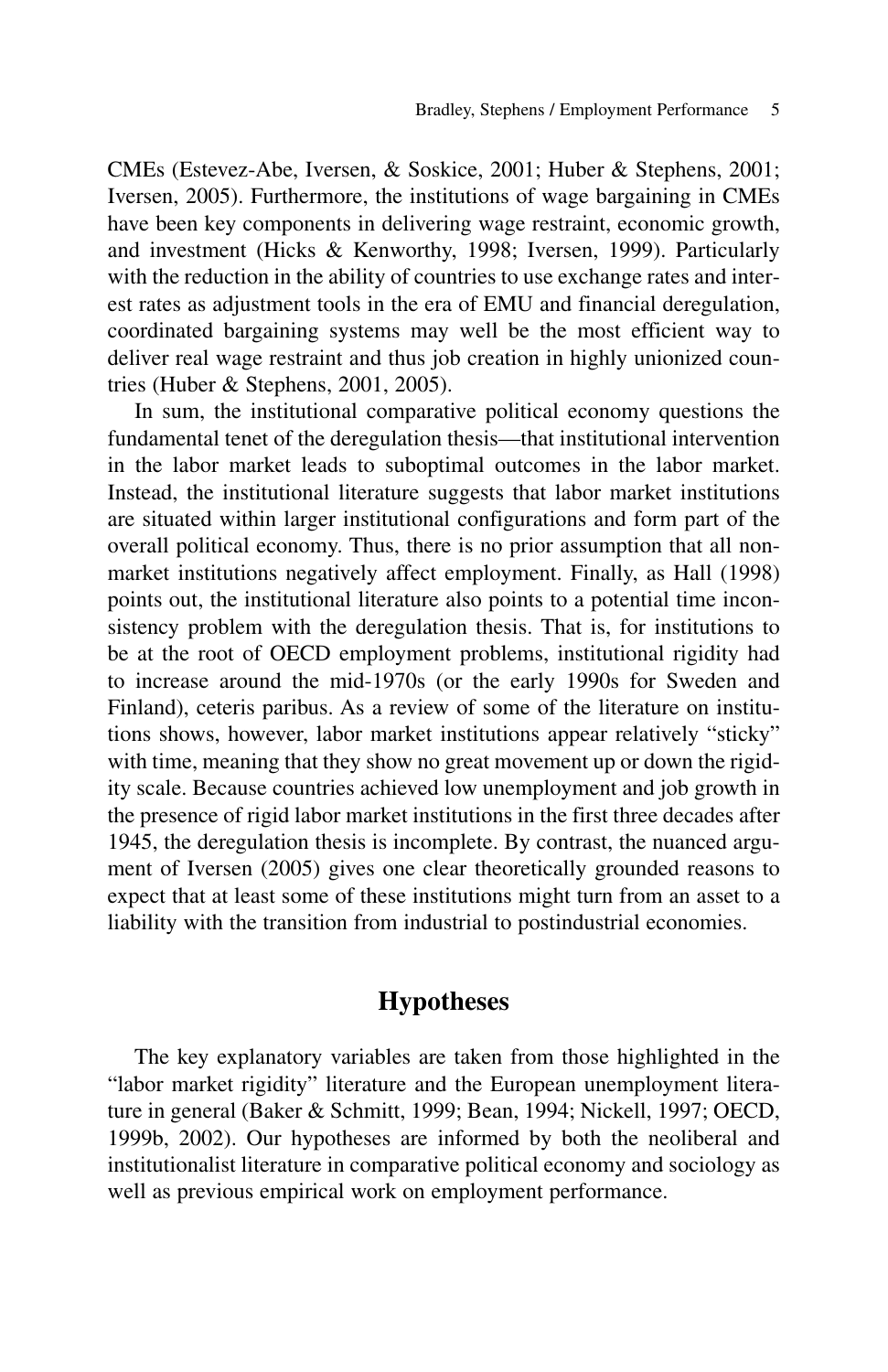## **The Welfare State and the Benefit System**

Welfare-state spending, as it directly relates to the labor market, can be divided into active and passive labor-market spending. The neoliberal interpretation of OECD employment problems posits that a higher level of passive benefits—income support for workers temporarily out of the active labor force—and a longer duration of receipt may increase one's reservation wage and reduce job search while raising the "choosiness" of the unemployed (OECD, 1994, 1999a, 2002; Siebert, 1997). The replacement rate (or the percentage of working income received while unemployed), benefit duration, and conditionality (training requirements for continuation of benefits) are the key measures of benefit generosity. Thus, for the neoliberal interpretation of OECD labor markets to be correct, higher replacement rates should be negatively correlated with employment (see Table 1).

The institutional literature is more nuanced and suggests that some types of welfare-state spending will increase employment and improve the functioning of the labor market. In fact, a high replacement rate in itself does not have to exert the above disincentive effect; rather, the combination of a high rate and long duration may prove to be a bigger job search disincentive. We hypothesize that the combination of a high level of benefits through a long duration may have a negative effect on employment. However, contrary to the neoliberal hypothesis, we hypothesize that a generous replacement rate of shorter duration may have positive effects on employment. High replacement rates may serve more to reward a worker for his or her skill investment while out of work than to create a reservation wage that prevents the worker from seeking re-employment, and they may allow workers with industry-specific skills to conduct longer and more costly job searches to find employment in which their skill is fully used. The importance of social insurance for investment in especially asset-specific high skills is the central theme in Iversen (2005) and Estevz-Abe et al. (2001). High replacement rates also serve as a disincentive for workers to leave the work force altogether.

Institutionalist work in the comparative sociology of labor markets and mobility regimes (DiPrete, 2002; DiPrete & McManus, 2000; Gangl, 2004) on the "scar effects" of unemployment spells on individual life courses indicates that high replacement rates do not simply result in upskilling of workers but also in lower unemployment and higher employment in the long run. High replacement rates reduce the scar effects of unemployment bouts and thus result in better, longer term employment prospects. This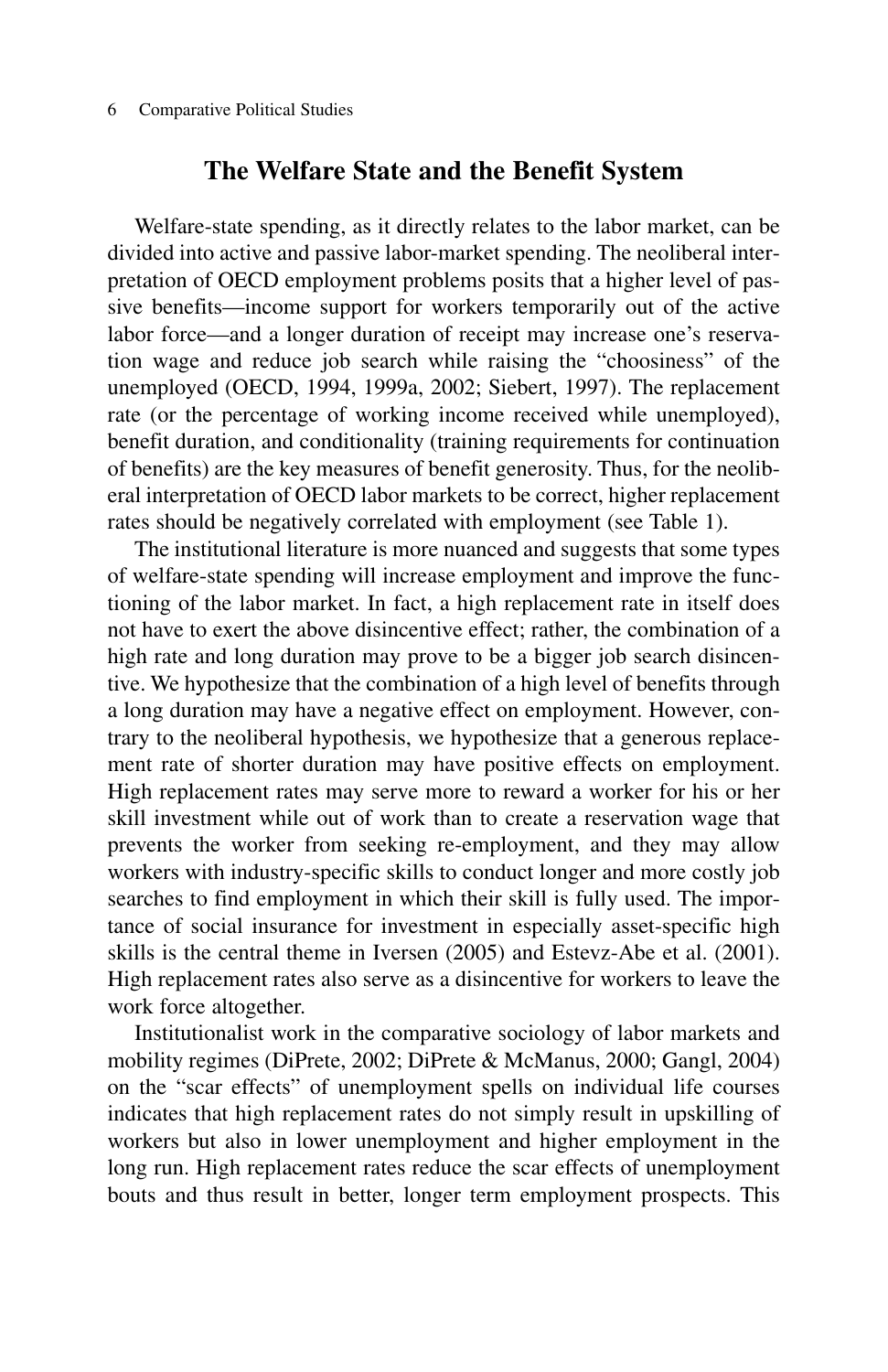| Variable                                     | Description                                                                                                                    | Neoliberal | Institutionalist<br>Comparative<br>Political<br>Economy |
|----------------------------------------------|--------------------------------------------------------------------------------------------------------------------------------|------------|---------------------------------------------------------|
| Dependent variable                           |                                                                                                                                |            |                                                         |
| Employment level<br>Independent<br>variables | Percentage of the population aged                                                                                              |            |                                                         |
| Gross replacement<br>rate, 1-year            | Replacement rate for an unemployment<br>spell of 1 year                                                                        |            | $+$                                                     |
| Gross replacement<br>rate, 5-year            | Replacement rate for an unemployment<br>spell of 5 years                                                                       |            |                                                         |
| Social security<br>taxes                     | Social security payroll taxes as a<br>percentage of GDP                                                                        |            | $0$ or $-$                                              |
| <b>Total</b> taxes                           | Total taxes as a percentage of GDP                                                                                             |            | $\Omega$                                                |
| Wage coordination                            | Degree of coordination of wage<br>bargaining                                                                                   |            | $^{+}$                                                  |
| Neocorporatism                               | Hicks and Kenworthy's (1998)<br>seven-item index (see text)                                                                    |            | $^{+}$                                                  |
| Union density                                | Union members as percent of wage<br>and salary workers                                                                         |            |                                                         |
| Capital market<br>openness                   | Index of controls and international<br>agreements on capital and currency<br>accounts (high values indicate<br>fewer controls) | $^{+}$     |                                                         |
| Trade openness                               | Exports plus imports as a percentage<br>of GDP                                                                                 | $+$        |                                                         |
| Wage dispersion                              | Ratio of median wage and salary<br>worker to wage and salary worker<br>at the 10th percentile<br>(full-time work)              | $+$        | $0$ or $+$                                              |
| Employment<br>protection                     | Index of employment protection<br>legislation                                                                                  |            | $0$ or $-$                                              |
| Active labor<br>market policies              | Spending on active labor market<br>policy measures divided by the<br>unemployed population                                     | $\Omega$   | $+$                                                     |

## **Table 1 Variable Descriptions, Data Sources, and Hypothesized Effects on Employment level**

Source: Huber, Ragin, Stephens, Brady, & Beckfield; Organization for Economic Cooperation and Development, **PLS PROVIDE THE YEAR**; Scruggs, 2005 **PLS PROVIDE IN REF, OR IS THE YEAR 2004?**; Kenworthy, 2001 **PLS PROVIDE IN REF, OR IS THE YEAR 2003 OR 2004?**; e Ebbinghaus & Visser, 2000 **PLS PROVIDE IN REF**.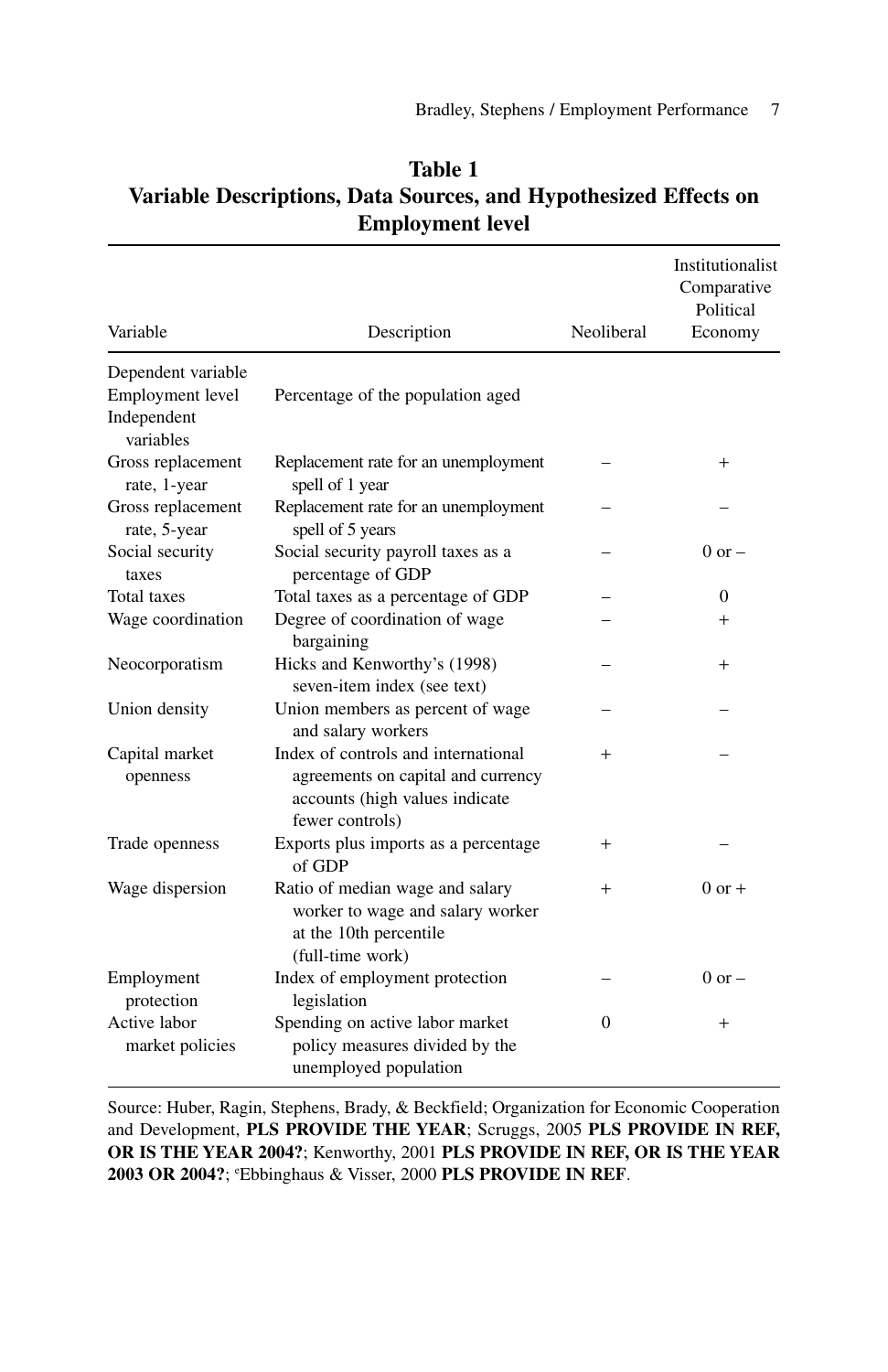process of accumulating disadvantages of job loss is self-reinforcing, because according to DiPrete (2002), the seriousness of such scar effects is heavily influenced by how often such a trigger event takes place as well as the individual's capacity for recovery. The institutional mobility regime of welfare state transfers can reduce such scar effects, not only through shortterm income compensation. More important, it also contributes to longterm unemployment recovery by serving as an incentive for private risk taking so that during unemployment spells, individuals are more likely to conduct adequate job searches and locate the jobs that match their skills. Through their first-order effect of income replacement and second-order effect of unemployment recovery, Gangl (2004) demonstrates a clearly positive effect of unemployment benefits, not only on the quality but also on the stability of future careers after employment interruption. The macro outcome of the upskilling of workers is to reduce structural unemployment, the mismatch between job seekers' skill and the skill demanded by available opening. As we move into the information-age economy, this constant upskilling of worker would appear to be ever more important.

Active labor market policies (ALMP) may mitigate the potentially negative impact of generous benefits by retraining and reintegrating unemployed workers into the labor force. In general, a more active approach should have a positive impact on employment by increasing the employability of the working-age population. We hypothesize that greater spending on ALMP will have a positive impact on employment by increasing the employability of the working-age population. As we noted above, the original OECD Jobs Study departs from its otherwise neoliberal formula in recommending increased spending on ALMP. By contrast, neoliberal economists have tended to be skeptical of ALMP, arguing that it is not an efficient use of taxpayers' money because it does not, they contend, improve worker employability that much. They do not argue that ALMP ceteris paribus decrease employment but rather that the taxes levied to fund them could cause work disincentives. Thus, we indicate no relationship for the neoliberal hypothesis in Table 1.

#### **The Structure and Level of Taxation**

Because payroll taxes raise nonwage labor costs, neoliberals argue that they are a disincentive to employers to hire workers. That is, the tax wedge is the difference between the cost of labor to a firm and the wage paid to the worker. When this difference is large or increases, equilibrium hiring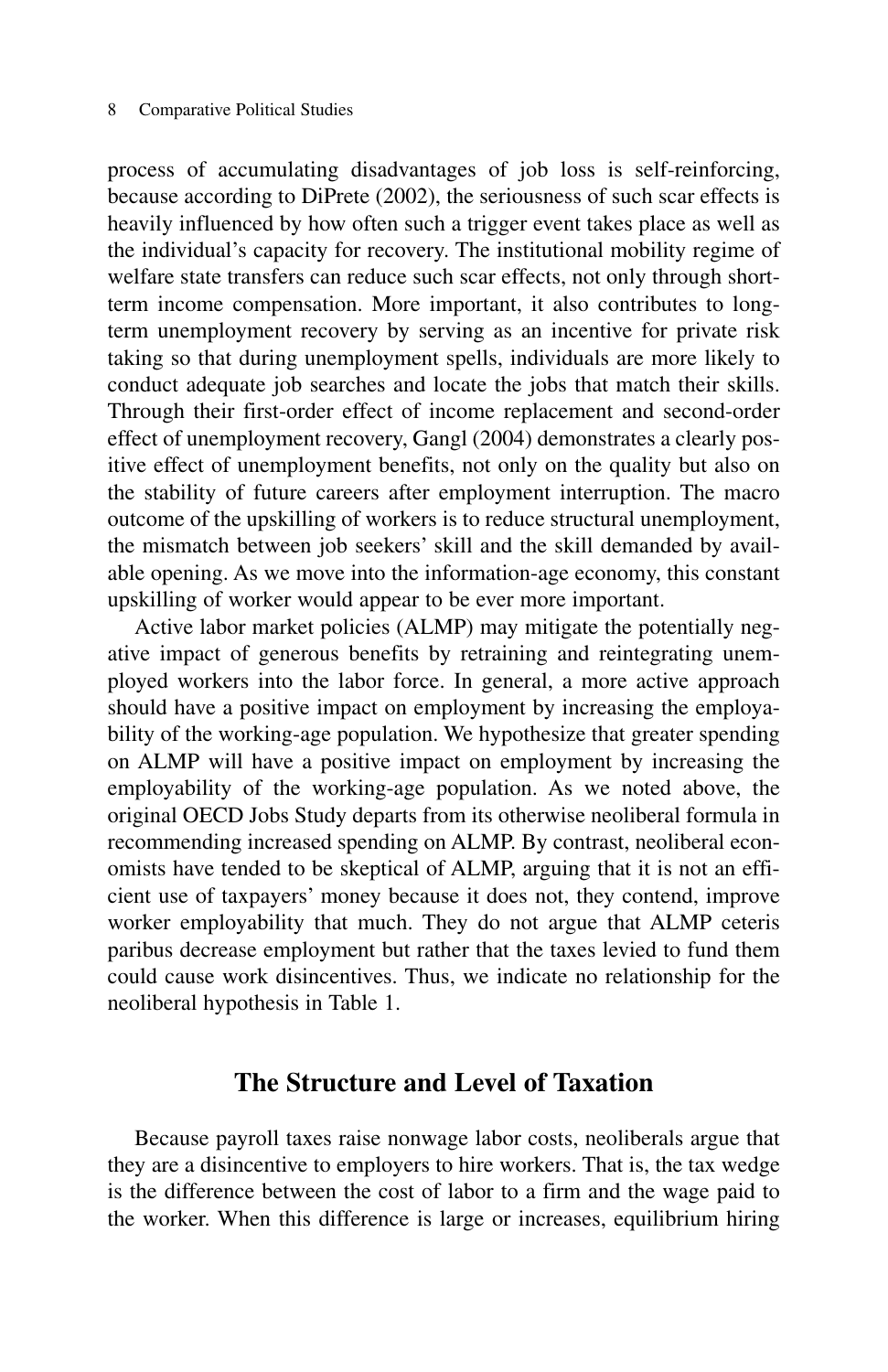will be lower than in the absence of the tax, as it increases the cost of employment to the firm. The exception, of course, occurs if wages adjust downward enough to compensate for the increase in the nonwage part of the total labor cost. Recent institutionalist comparative political economy agrees with the neoliberals on this point, at least with regard to privatesector employment. For example, Scharpf (1997, 2000) suggests eliminating or at least reducing payroll taxes on lower wage jobs as a way of stimulating private-sector employment growth. He argues that a reduction could be compensated by shifting more welfare-state financing to general revenue.

The neoliberal hypothesis not only suggests that the structure of taxes affects employment but also that the overall level of taxation will affect employment. The OECD argues that "cutting one part of the wedge while increasing another does not shift the overall tax burden away from labor"; thus, according to the deregulationist argument, the overall tax burden must not just be shifted around but must actually be cut to avoid negative labor market consequences (OECD, 1997, p. 68). By contrast, based on analyses of Nordic model that combine high taxes and high employment, the institutionalist comparative political economy argues that the negative effect of total taxes on private-sector employment is offset by positive effect on total employment (Huber & Stephens, 1998, 2000; Kitschelt et al., 1999). Thus, we indicate no relationship between total taxes and employment in Table 1 in the institutionalist column.

#### **Wages and the Wage Bargaining System**

In a standard demand-supply labor market model, as implied in the neoliberal hypothesis, the price of labor determines the level of employment. Although other variables—taxes, employment protection, and welfare benefits—are all costs, it is wages that make up the majority of labor costs. The OECD policy guidelines urge member countries to decentralize wage determination, widen wage dispersion, abandon or relax administrative extension (of wage settlements), and modify (i.e., cut) minimum wages (OECD, 1999b, p. 178). The neoliberal hypothesis thus holds that greater bargaining decentralization, lower union density, and greater wage dispersion will lead to higher levels of employment.

Contrary to the neoliberal literature, the large corporatism literature suggests that in general, the more "encompassing" the labor market institutions are (i.e., wage-setting mechanisms), the better labor-market actors are able to overcome collective-action problems in setting wages; otherwise, the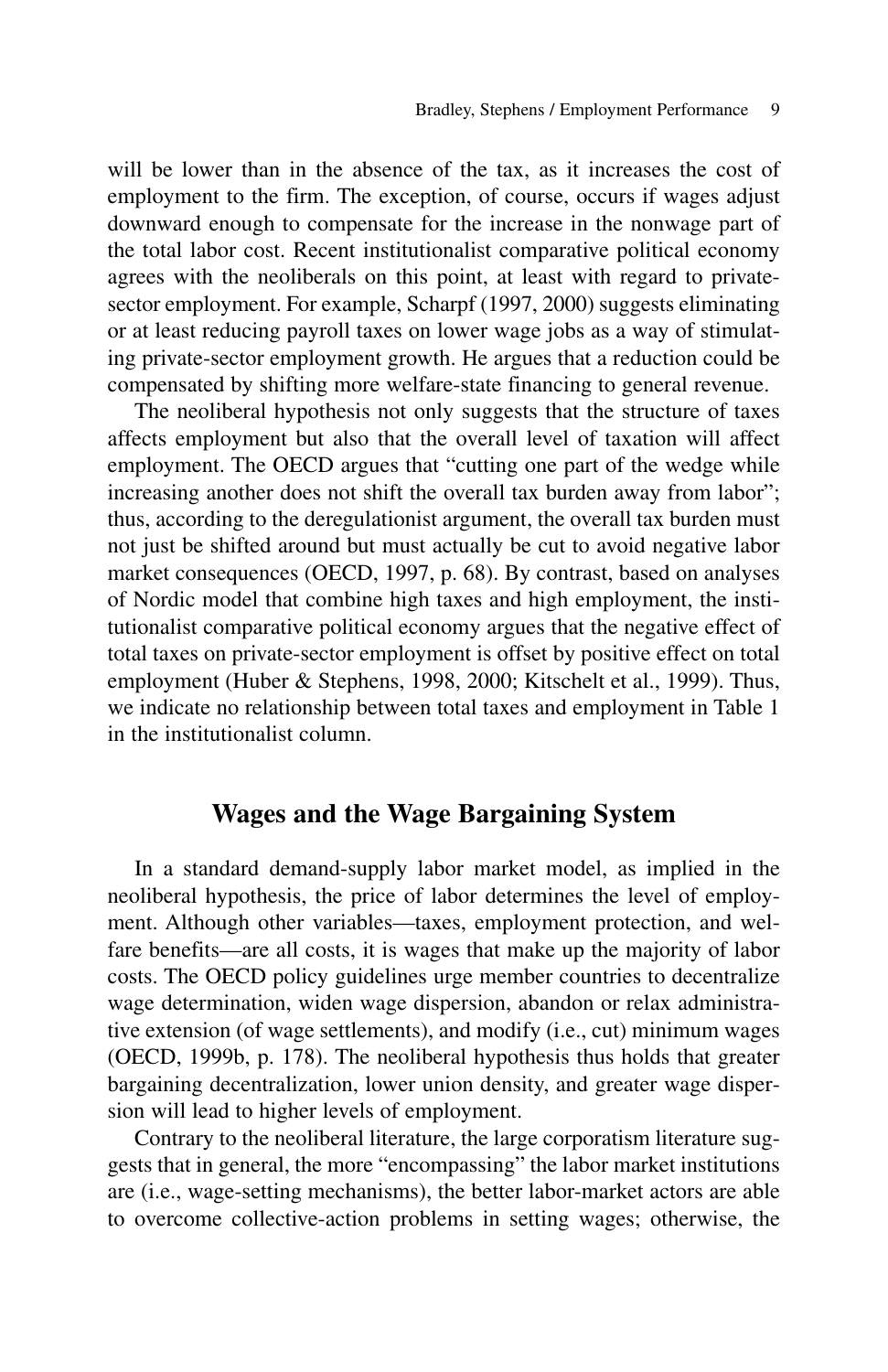labor market must be sufficiently free and uncoordinated so that particular groups cannot on their own create wage-price spirals. In addition to achieving wage moderation, encompassing and coordinating labor market institutions are also associated with greater investment and a positive trade balance (Hicks & Kenworthy, 1998). Coordinated wage bargaining systems should deliver real wage restraint and thus be positively correlated with employment. However, this literature expects strong unions and decentralized wage bargaining, as in pre-Thatcher Britain, to result in wage inflation and loss of economic competitiveness. Thus, we expect to find a negative association between union density and employment, once we control for wage coordination and/or bargaining centralization as indicated in Table 1.

There is a potentially strong link between wage dispersion and employment. In a standard model of the labor market, the demand for labor is expected to increase as the cost of it falls. If the wage dispersion (controlling for productivity) in a country is excessively tight (i.e., the distance between the top and bottom deciles is small), then this may cause supply problems at the top end of the wage scale (if more highly skilled workers do not receive a sufficient premium, they may opt out of the labor market) and demand problems (if low-skilled workers are costly to employ, the demand for them will decline). Most of the economics literature (see Siebert, 1997, for a review) suggests that increasing wage dispersion (particularly in more egalitarian European countries) may lead to greater employment, especially at the bottom end of the labor market. Implicit in this view is that it is the lower end of the wage scale that must move down to create the greater dispersion. If the level of wage inequality does affect the employment level in society, the 50 to 10 ratio in particular should be important. It is lower wage labor markets that are at the heart of arguments about labor market rigidities (OECD, 1999a; Siebert, 1997).

The comparative political economy literature argues that the effect of wage dispersion will depend on which sector is producing employment in a country in a given stage of economic development (Huber & Stephens, 2001; Iversen, 2005; Iversen & Wren, 1998). During the period of postwar industrial expansion up to the early 1970s, compression could be an advantage, because it delivered cheap skilled labor and the costs at the bottom end could be offset with increased productivity. This was the logic of the Swedish Rehn-Meidner Model combining wage compression, industrial rationalization, and the ALMP. With the end of industrial employment expansion, employment growth had to come from expansion of service employment. In many low-end jobs in private services, such as hotel and restaurant and personal service, it is very difficult to raise productivity to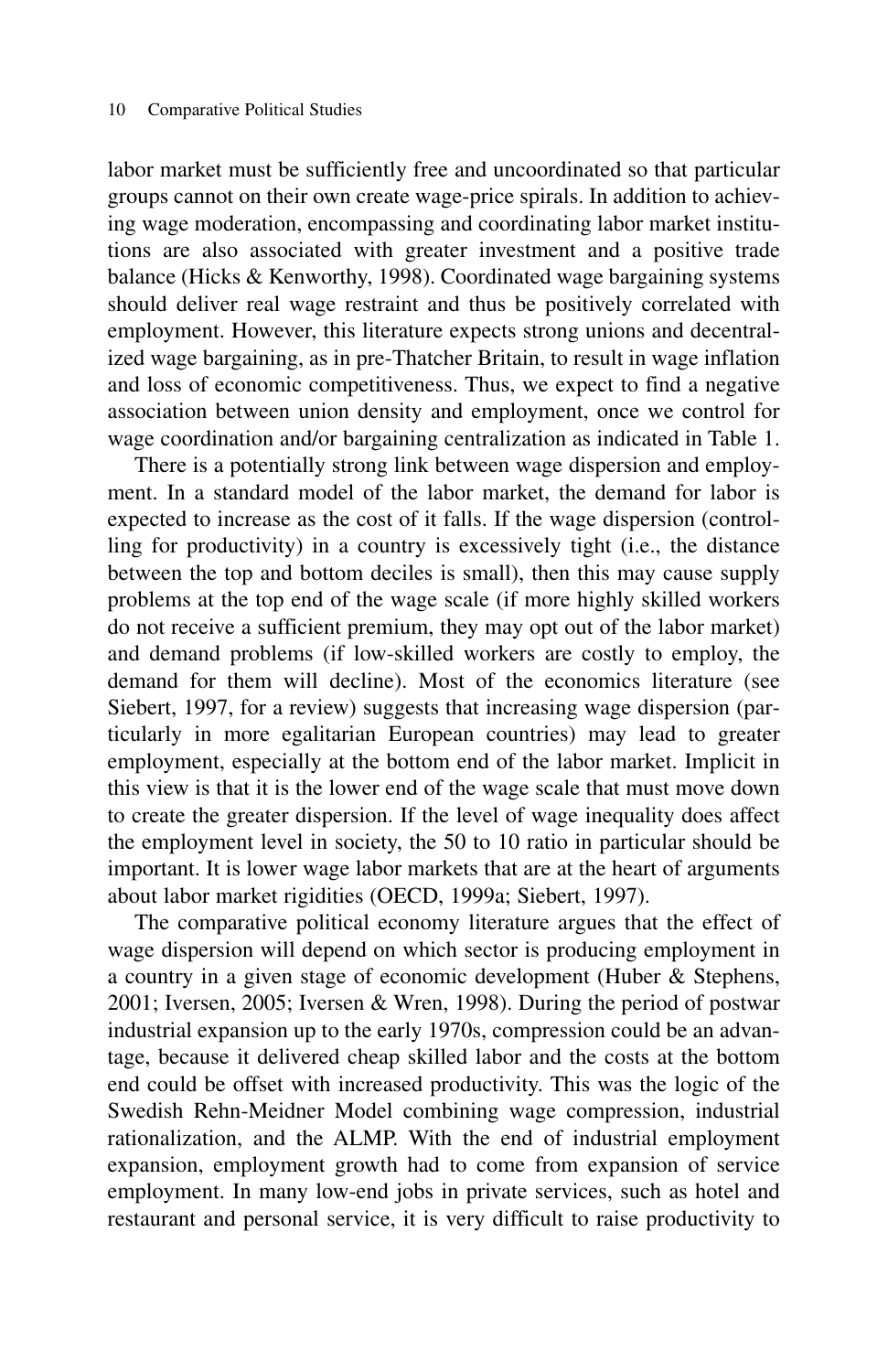compensate for wage compression. Wage compression makes such services expensive and, as Esping-Andersen (1999) points out, because people have the option to "self-service" (cook their own food, wash their own clothes, etc.), wage compression is associated with lower levels of private-service employment (Iversen & Wren, 1998; Scharpf, 2000). The Nordic countries expanded employment by increasing public-service employment in the 1970s and 1980s, where wage compression was not a large constraint, but this strategy hit the wall of tax saturation by the late 1980s. Because our analysis is for the 1974 to 1999 period, clearly in the postindustrial era, we hypothesize that wage dispersion will either be positively related to employment levels or not related to employment.

#### **Employment Protection**

Although some form of employment protection exists in nearly every OECD country, significant cross-national differences exist in the strictness of these measures (see OECD, 1999a). Neoliberal claims that employment protection legislation (EPL) is one cause of post 1970s European unemployment are based on the assumption that job protection rules make hiring an "irreversible decision," thus eventually weakening labor demand (Bertola & Ichino, 1995; Siebert, 1997). In its *Jobs Study*, the OECD argues that EPL, as part of overall rigidity, may have two negative effects on labor market outcomes. First, as firms are not certain of future demand levels for their products and future employee productivity, future dismissal costs are calculated as part of total labor costs and thus may discourage new hires. Second, in countries with strict job protection laws but relatively low levels of restrictions on fixed-term and temporary-agency work, a dual labor market may emerge in which outsiders may face difficulty breaking in to find stable employment. On the other hand, in the face of particularly stringent employment protection, the unemployment rate itself should be less volatile over business cycles, because firms may hoard labor in downturns and adjust hours rather than the number of employees, in upturns. Thus, the neoliberals expect a negative relationship between EPL and employment as indicated in Table 1.

There are two views of EPL in the comparative political economy literature. Esping-Andersen and Regini (1999) argue that EPL affects who is employed (insider vs. outsiders) but not the volume of employment. Iversen (2005) and Scharpf (2000) argue that the inflexibility that EPL brings is particularly difficult for small, labor intensive, private-service sector enterprises, and thus in the postindustrial period, EPL will have negative effects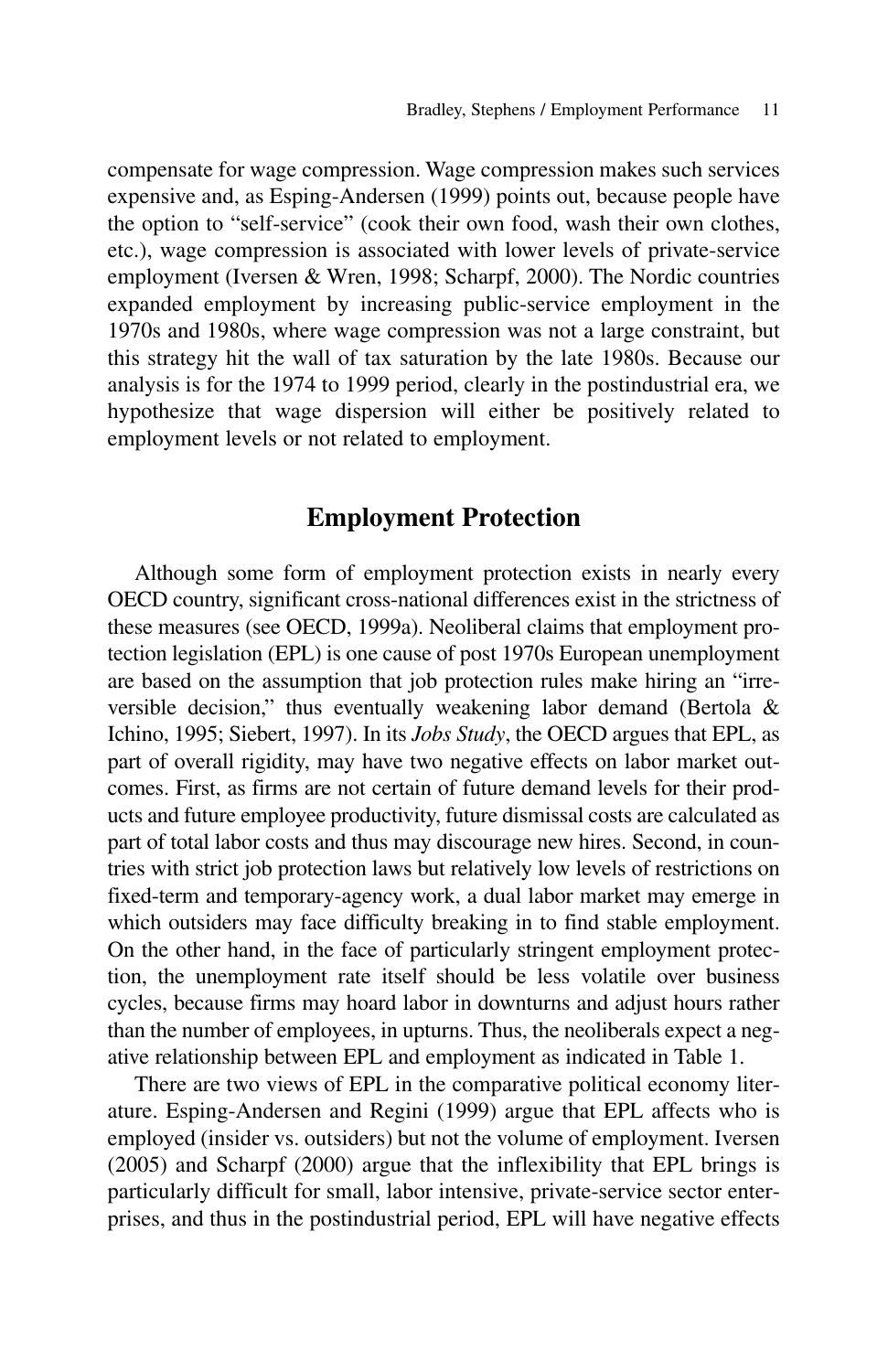on employment levels. Thus, our institutionalist comparative political economy hypothesis for EPL is no or negative effects on employment.

#### **Measurement**

We confine our analysis to the period 1974 to 1999 for 17 advanced industrial democracies, because the neoliberal hypotheses focus on employment performance in this period and not in the Golden Age period when Europe generally outperformed the United States in growth and unemployment.<sup>6</sup> Our main data sources are the OECD and the Huber, Ragin, Stephens, Brady, and Beckfield (2004) Comparative Welfare States Data Set, which in turn relies heavily on OECD data (see Table 1).<sup>7</sup> The dependent variable in the analysis is total civilian employment as a percentage of the working age population (15 to 64 years of age). As we have argued above, the level of employment is a more appropriate dependent variable than unemployment because unemployment does not pick up inactivity rates, principally disability, early retirement, and nonworking spouses, which vary greatly across these countries.

The best indicators of welfare-state generosity as it relates directly to the labor market are replacement rates and duration of unemployment insurance. The OECD summary indicator of benefit generosity has the following structure: the average of unemployment benefit replacement rates for two earnings levels (average earnings and two third of average earnings), three family situations (single, married with dependent spouse, and married with spouse in work), and three durations of unemployment (1st year, 2nd or 3rd years, and 4th or 5th years of unemployment). Our independent variables are the 1-year replacement rate and the 5-year replacement rate averaged across the income levels and family situations. The OECD data are gross replacement rates: Both the income and the transfer are pretax. Net replacement rate is clearly the preferable measure. Scruggs (2004) has recently released data on net replacement rates and duration of benefits, but it is not possible to calculate the replacement rate for bouts of long duration from the data, which is essential for our purposes. To check the validity of the gross replacement rates data, we calculated a net replacement rate for a bout of unemployment 1 year long from the Scruggs' data. The 1-year gross and net replacement rate series are highly correlated (.85), which increases our confidence in the analysis using the OECD measure.

Our measure of social security taxes and total taxes are those taxes as a percentage of the GDP. Our measure of wage coordination is Kenworthy's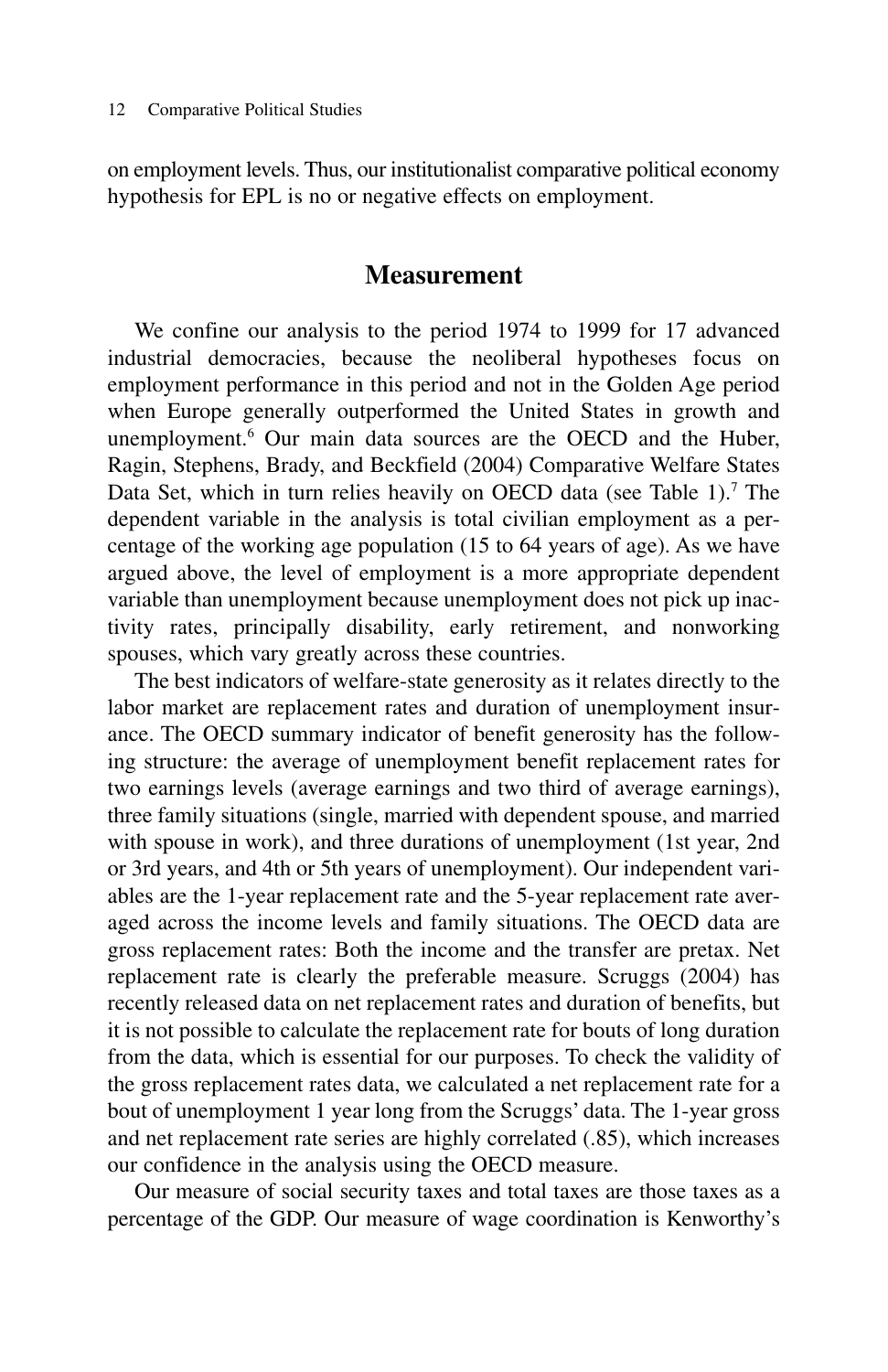indicator. This measure is preferable to measures of bargaining centralization, because it taps institutionalized practices such as pattern setting, tacit coordination, and government intervention, which are missed by measures of bargaining centralization. In addition to this measure of wage coordination, we include a broader measure of neocorporatism developed by Hicks and Kenworthy (1998), which includes wage coordination and six other items tapping tripartite government–capital-labor cooperation, union federation centralization, employers' federation centralization, firm–investor relations, and firm provided job security. Although the wage coordination measure is expected to operate primarily via wage restraint, this measure is expected to have additional effects via cooperative promotion of investment, increased productivity, trade performance, and macroeconomic stability. This measure is available only up to 1995. Our measure of union strength is net union membership as a percentage of wage and salary workers.

As control variables, we include two measures of economic openness or globalization. Following Bradley, Huber, Moller, Nielsen, and Stephens (2003), we use the Quinn and Inclan (1997) measure of capital and current account controls as our measure of capital market openness. As a general measure of capital market openness, we favored the control measures over the flow measures (inward and outward FDI as a percentage of GDP), because as Simmons (1999) and others have argued, it is the possibility of easy exit that changes the behavior of actors, not variations in actual flows. In the Quinn and Inclan measure, the maximum score indicates no capital controls. For these same reasons, our preferred measure of trade openness would be a measure of tariff and nontariff barriers to trade. Unfortunately, no such time series exists, so we use the conventional measure of trade flows, imports plus exports as a percentage of GDP.

For the remaining variables, data coverage is more limited and the time series are unbalanced with varying time points per country but without gaps in the time series. The wage dispersion measure is the 50 to 10 ratio, the ratio of the wage or salary of the median full-time employee to the wage or salary of the full-time employee at the 10th percentile. We reasoned that wages at the bottom of the distribution would be most relevant for the development of a large private service sector.8 For this variable, we have 291 observations from 1974 to 1999.

Our data on employment protection laws (EPL) are the OECD's (2004) recently released annual time series. The summary index summarizes a number of subindices measuring the difficulty of layoff (notice, severance pay, etc.) and regulations restricting the use of temporary work. The data are available for 16 of the 17 countries from 1985 to 1991 and all 17 from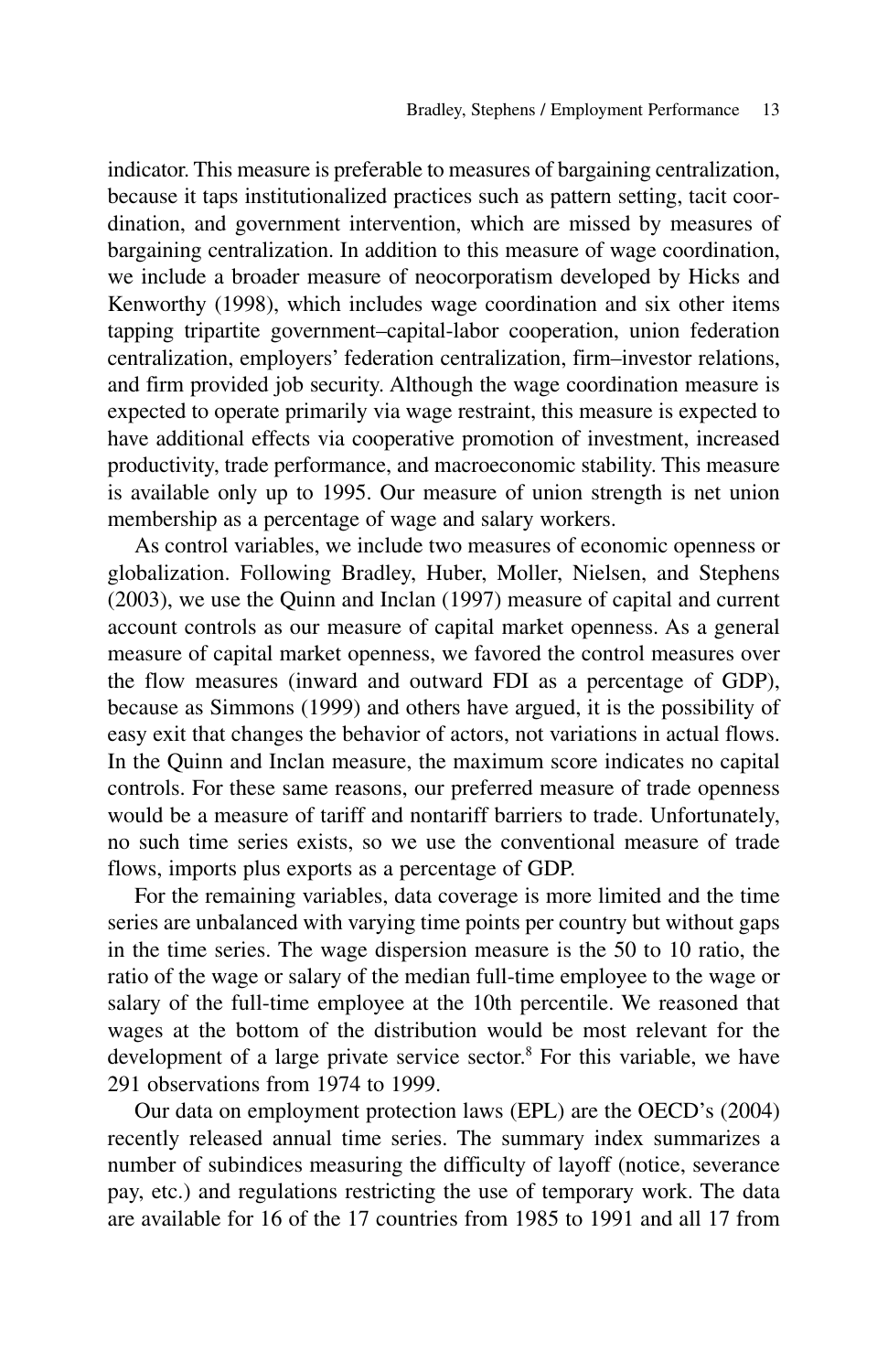|                          |                                            |                                     |                                     | Mean Values of Key Variables by Country |                                                                                                                                                                                       |                               |                                                                                                                                              |                                    |
|--------------------------|--------------------------------------------|-------------------------------------|-------------------------------------|-----------------------------------------|---------------------------------------------------------------------------------------------------------------------------------------------------------------------------------------|-------------------------------|----------------------------------------------------------------------------------------------------------------------------------------------|------------------------------------|
|                          | Working-Age<br>Percentage of<br>Population | 1-Year Gross<br>Replacement<br>Rate | 5-Year Gross<br>Replacement<br>Rate | Neocorporatism                          | Employment<br>Legislation<br>Protection                                                                                                                                               | Security<br>Social<br>Taxes   | Active Labor<br>Market<br>Policy                                                                                                             | Wage Dispersion,<br>50 to 10 Ratio |
| Nordic coordinated       |                                            |                                     |                                     |                                         |                                                                                                                                                                                       |                               |                                                                                                                                              |                                    |
| market economies         |                                            |                                     |                                     |                                         |                                                                                                                                                                                       |                               |                                                                                                                                              |                                    |
| Sweden                   |                                            | 2                                   | $\overline{0}$                      | 95                                      | 3.0                                                                                                                                                                                   |                               |                                                                                                                                              | $\frac{13}{2}$                     |
| Norway                   |                                            | 38<br>67                            | 23                                  |                                         | 2.8                                                                                                                                                                                   |                               |                                                                                                                                              |                                    |
| Denmark                  | <b>ALASH</b>                               |                                     | 45                                  | 6,75                                    |                                                                                                                                                                                       |                               | $\vec{r}$ is $\vec{v}$ is $\vec{r}$ is $\vec{r}$                                                                                             | $\frac{4}{14}$                     |
| Finland                  |                                            | $\frac{1}{4}$                       | 25                                  | 86                                      | 2.2                                                                                                                                                                                   | $\circ$                       |                                                                                                                                              | 1.5                                |
| Mean                     |                                            | 53                                  |                                     | 88                                      | 2.5                                                                                                                                                                                   | $\overline{7}$                |                                                                                                                                              | $\overline{14}$                    |
| Continental coordinated  |                                            |                                     |                                     |                                         |                                                                                                                                                                                       |                               |                                                                                                                                              |                                    |
| market economies         |                                            |                                     |                                     |                                         |                                                                                                                                                                                       |                               |                                                                                                                                              |                                    |
| Austria                  | 89                                         | 28                                  | 25                                  |                                         |                                                                                                                                                                                       |                               | $\odot$                                                                                                                                      | $\overline{1.9}$                   |
| Belgium                  |                                            | 47                                  | $\overline{4}$                      | 8.788                                   | $\frac{2}{3}$ .0                                                                                                                                                                      | $\frac{2}{3}$                 |                                                                                                                                              | $\overline{14}$                    |
| Netherlands              | 5788                                       | $\mathcal{L}$                       | 46                                  |                                         | $2.7$<br>$3.0$                                                                                                                                                                        | 16                            |                                                                                                                                              |                                    |
| Germany                  |                                            | 28099                               | 29                                  |                                         |                                                                                                                                                                                       | $\overline{4}$                | 1, 2, 3, 6                                                                                                                                   | $1.6$<br>$1.7$                     |
| France                   |                                            |                                     |                                     |                                         | 2.9                                                                                                                                                                                   | $\overline{C}$                |                                                                                                                                              |                                    |
| Italy                    | 62578                                      |                                     | 52                                  | 4.45                                    | 3.5                                                                                                                                                                                   | $\overline{5}$ $\overline{9}$ | ਤ ਨ੍                                                                                                                                         |                                    |
| Switzerland              |                                            |                                     |                                     |                                         | $\Box$                                                                                                                                                                                |                               |                                                                                                                                              | $\frac{6}{1.6}$                    |
| Mean                     | 63                                         | $\Theta$                            | 27                                  | $\mathfrak{L}$                          | 2.6                                                                                                                                                                                   | $\tilde{\epsilon}$            | $\overline{4}$                                                                                                                               | 1.6                                |
| Liberal market economies |                                            |                                     |                                     |                                         |                                                                                                                                                                                       |                               |                                                                                                                                              |                                    |
| Australia                |                                            |                                     |                                     |                                         | Q                                                                                                                                                                                     |                               |                                                                                                                                              |                                    |
| Canada                   |                                            |                                     |                                     |                                         |                                                                                                                                                                                       | $\overline{4}$                |                                                                                                                                              | $\frac{16}{2.3}$                   |
| Ireland                  |                                            |                                     |                                     |                                         |                                                                                                                                                                                       | 4                             |                                                                                                                                              | 2.0                                |
| United Kingdom           | 86588                                      |                                     | <b>2822525</b>                      | 583553                                  | $\begin{array}{c} \infty \end{array} \begin{array}{c} \infty \end{array} \begin{array}{c} \infty \end{array} \begin{array}{c} \infty \end{array} \begin{array}{c} \infty \end{array}$ | $\sigma$ $\sim$               | $\ddot{q}$ , $\ddot{q}$ , $\ddot{q}$ , $\ddot{q}$ , $\ddot{q}$ , $\ddot{q}$ , $\ddot{q}$ , $\ddot{q}$ , $\ddot{q}$ , $\ddot{q}$ , $\ddot{q}$ | $1.8$<br>$2.0$<br>$1.9$            |
| United States            |                                            |                                     |                                     |                                         |                                                                                                                                                                                       |                               |                                                                                                                                              |                                    |
| Mean                     | 65                                         |                                     |                                     |                                         |                                                                                                                                                                                       | $\overline{4}$                |                                                                                                                                              |                                    |
| Japan                    |                                            |                                     | $\Xi$                               | 76                                      | 2.1                                                                                                                                                                                   |                               | $\infty$                                                                                                                                     | 1.7                                |

 $\frac{c}{\epsilon}$ Table 2<br>Mean Values of Key Variables h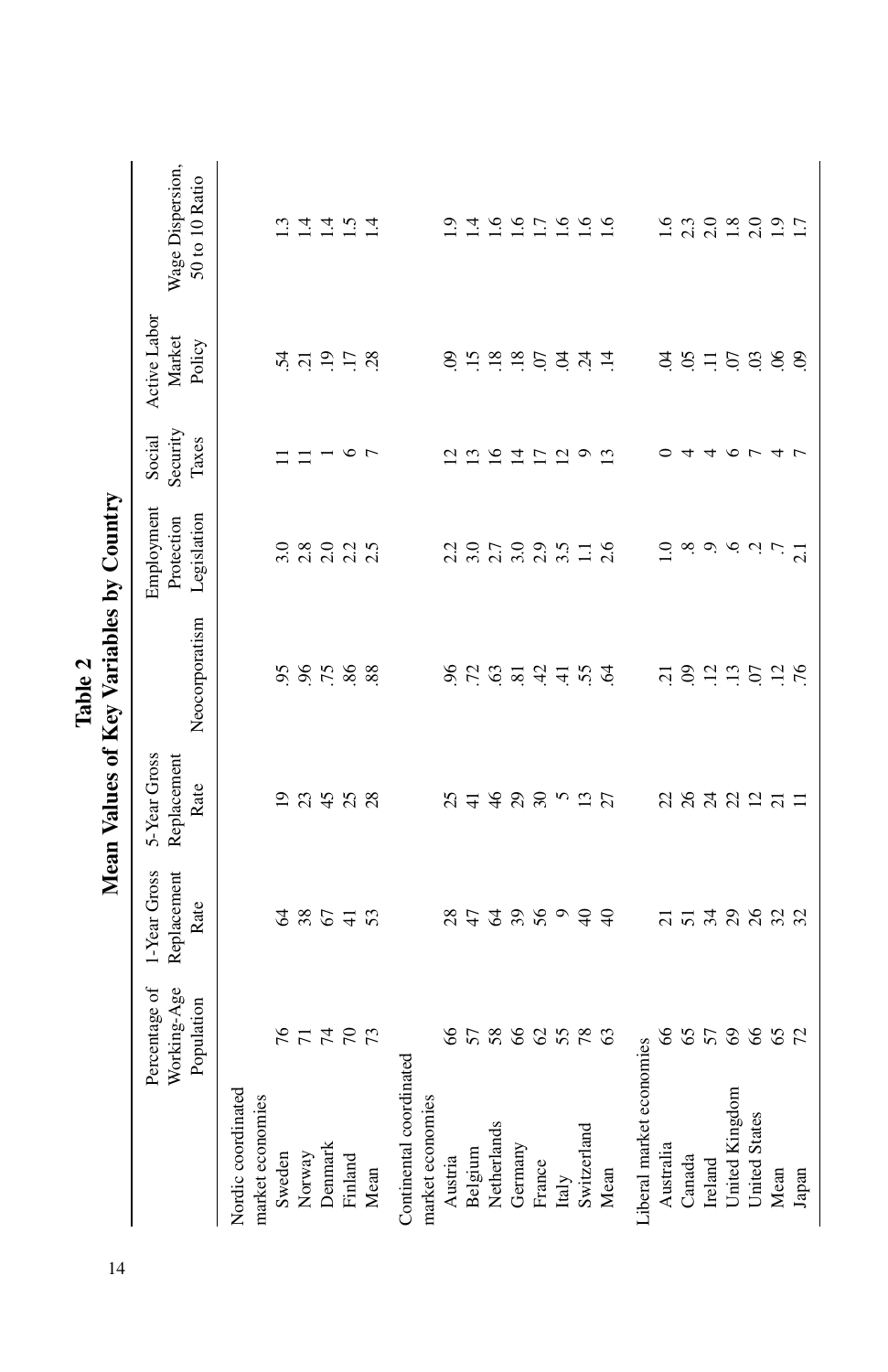1992 to 1999. Following Nickell (1997), we operationalize ALMP effort as active labor-market spending as a percentage of GDP divided by the unemployed portion of the population. This OECD series is available for 10 countries from 1980 to 1984 and all of them from 1985 to 1999. Mean values for the dependent variable and selected independent variables are displayed in Table 2.

## **Analytic Techniques**

Hicks (1994) notes that "errors for regression equations estimated from pooled data using OLS [ordinary least squares regression] procedures tend to be (1) temporally autoregressive, (2) cross-sectionally heteroskedastic, and (3) cross-sectionally correlated as well as (4) conceal unit and period effects and (5) reflect some causal heterogeneity across space, time, or both" (p. 172). We follow Beck and Katz's (1995) recommended procedure, using panel-corrected standard errors, corrections for first-order autoregressiveness, and imposition of a common rho for all cross-sections. This procedure is implemented in version 8.0 of the STATA econometrics program. Because there is some trend in our data, we do not include a lagged dependent variable as recommended by Beck and Katz (1996), because in this situation, the lagged dependent variable inappropriately suppresses the power of other independent variables, as Achen (2000) has shown.9 Beck and Katz (2004) have shown that correcting for first-order autoregressiveness actually does include a lagged dependent variable on the right-hand side of the equation. Thus, it does deal with the problem of serial correlation but without, as our results show, suppressing the power of other independent variables.

To check our results for robustness, we re-estimated all of the models with OLS estimation of the regression coefficients, which provides consistent estimates of the regression coefficients and robust cluster estimators of the standard errors. It provides correct standard errors in the presence of any pattern of heteroskedasticity (i.e., unequal variances of the error terms) but not in the presence of correlated errors (i.e., nonzero off-diagonal elements in the covariance matrix of the errors). The robust-cluster variance estimator remains valid (i.e., provides correct coverage) in the presence of any pattern of correlations among errors within units, including serial correlation and correlation because of unit-specific components (Rogers, 1993; see also Sribney, 1998). Thus, the robust-cluster standard errors are unaffected by the presence of unmeasured stable country-specific factors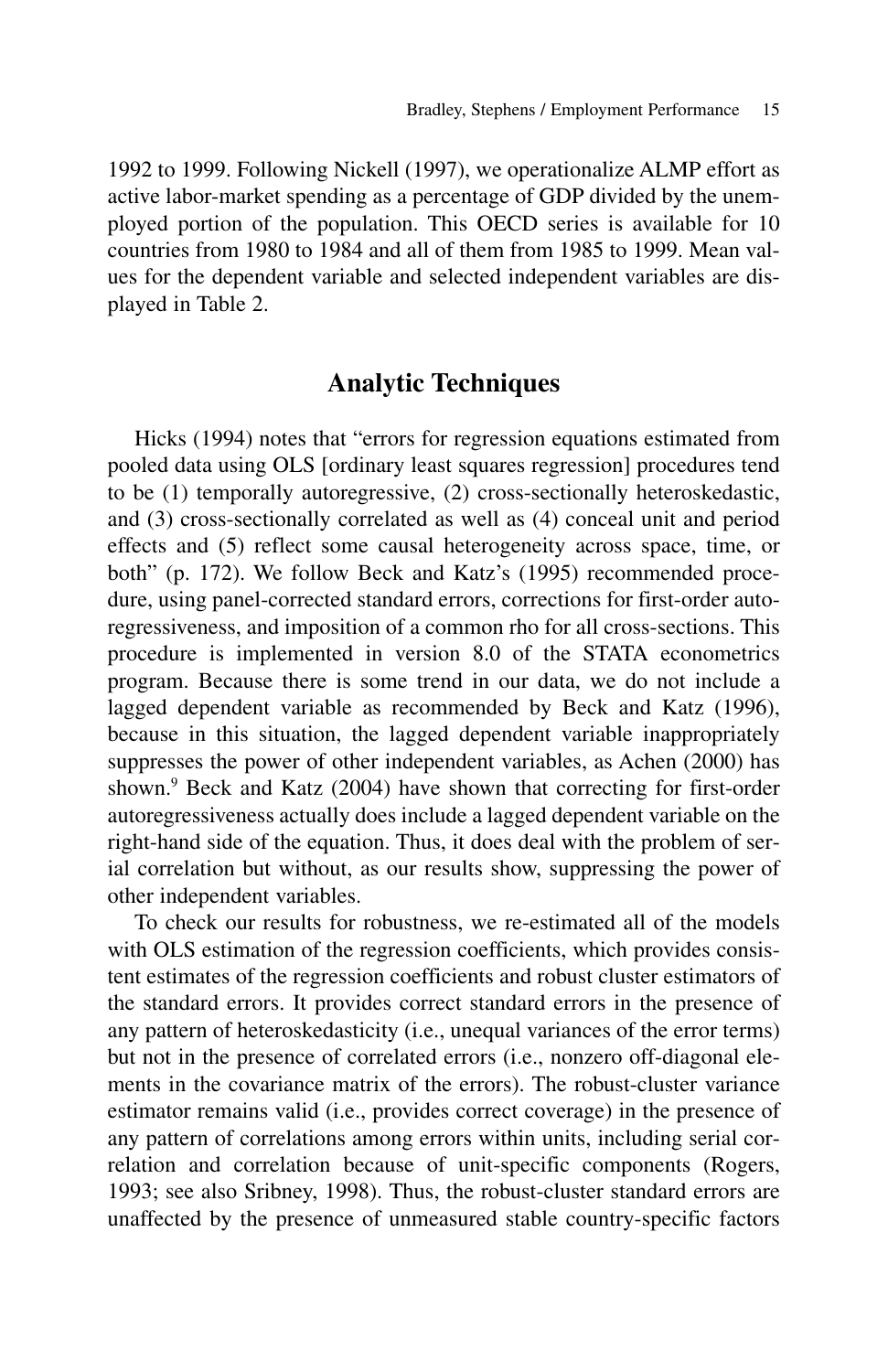causing correlation among errors of observations for the same country or, for that matter, any other form of within-unit error correlation. We included period dummies to control for unmeasured factors affecting the dependent variable in all units at the same point in time.

As previously noted, the data on wage dispersion, ALMP, EPL, and neocorporatism are only available for a subset of our cases. Data for all of the independent variables are only available for 148 of the 442 observations. For wage dispersion and ALMP, we enter the variables one at a time to the baseline equation, which includes 1-year gross replacement rate (or 1-year net), 5-year gross replacement rate (or duration of benefits), social security taxes, total taxes, wage coordination or neocorporatism, union density, capital market openness, and trade openness. In the case of EPL, the data are available for a subset of data points for which we have ALMP data, so EPL is added to the model containing ALMP. The full model that adds wage dispersion to the equation with EPL and ALMP suffers from multicollinearity, so we do not include it in the table. Suffice it to say that none of the relationships change in the full model.

#### **Results**

Table 3 shows the results of our analysis. Both the neoliberals and institutionalist political economists predict that social security payroll taxes and high, long-term replacement rates should depress employment levels, so it is not surprising that our findings support this very strongly in the case of payroll taxes. In the case of EPL, the two theoretical approaches differ only in emphasis. Here, the results support the neoliberal view and institutionalists, such as Scharpf (2000) who hypothesize that EPL reduces the volume of employment, not just its distribution across groups as Esping-Andersen and Regini (1999) maintain. The neoliberals and the institutionalist political economists also differ on their hypotheses on wage dispersion only in emphasis, as the institutionalists argue that wage dispersion becomes a barrier to increasing employment only with the advent of postindustrialism. In Models 3 and 4 in the table, wage dispersion is wrongly signed though not significant, contrary to the expectations of both theoretical schools. The results for union density do not support the view, common to the neoliberal and institutionalist literature, that union density will be negatively related to employment levels once wage coordination and neocorporatism is controlled for.

On the variables on which the institutionalist political economists and the neoliberals disagree about the relationship between the variable and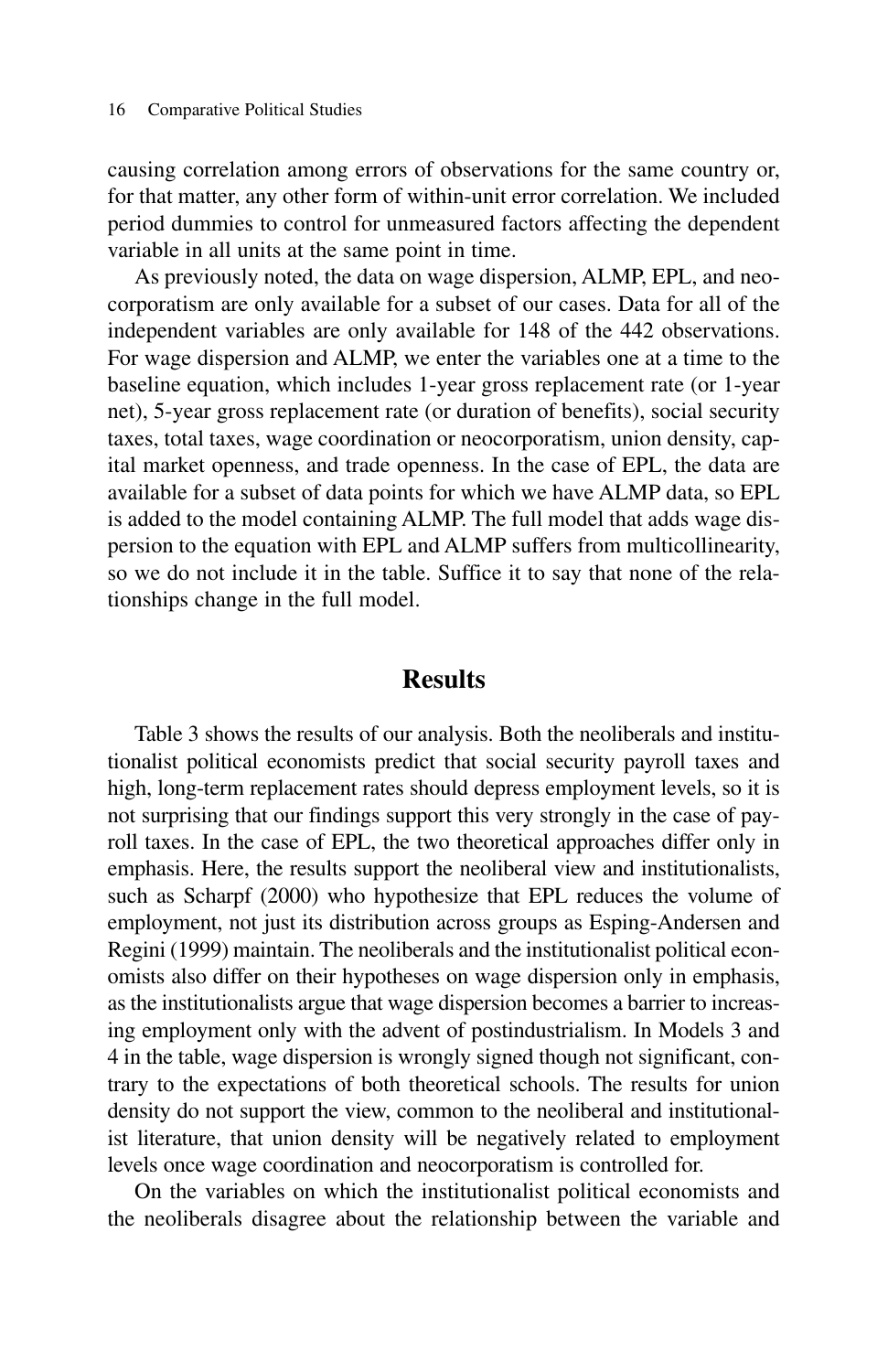| Independent Variables   | Model 1                                                                | Model 2                                 | Model 3                                             | Model 4                                     | Model 5                                             | Model 6                                   | Model 7                                                              | Model 8                                 |
|-------------------------|------------------------------------------------------------------------|-----------------------------------------|-----------------------------------------------------|---------------------------------------------|-----------------------------------------------------|-------------------------------------------|----------------------------------------------------------------------|-----------------------------------------|
| 1-year replacement rate |                                                                        |                                         |                                                     |                                             |                                                     |                                           |                                                                      |                                         |
| 5 year replacement rate |                                                                        |                                         |                                                     |                                             |                                                     |                                           |                                                                      |                                         |
| Social security taxes   |                                                                        |                                         |                                                     |                                             |                                                     |                                           |                                                                      |                                         |
| Total taxes             | $\begin{array}{c} .117*** \\ -.125*** \\ -.377*** \\ .021 \end{array}$ | .176***<br>--216***<br>--539***<br>.005 | $-257***$<br>$-286***$<br>$-393***$<br>$020$<br>020 | $.283***$<br>--316***<br>--603****<br>--022 | $-100**$<br>$-082$<br>$-310***$<br>$-078$<br>$-118$ | $.223**$<br>-.178***<br>-.580***<br>-.150 | $\begin{array}{r} .098**\ -042\ -356**\ -1256**\ -1256**\end{array}$ | .192***<br>-.098*<br>-.488***<br>-.070  |
| Wage coordination       |                                                                        |                                         |                                                     |                                             |                                                     |                                           |                                                                      |                                         |
| Veocorporatism          |                                                                        |                                         |                                                     |                                             |                                                     |                                           |                                                                      |                                         |
| Union density           | $rac{0}{121}$                                                          | $9.053***$<br>-.048<br>-.155            |                                                     | $7.336***$<br>-.034<br>-.034                | $-0.001$                                            | 9.798***<br>-.050<br>-.310*               |                                                                      | $-5.577***$<br>$-0.78***$<br>$-0.78***$ |
| Capital market openness |                                                                        |                                         |                                                     |                                             |                                                     |                                           | $000$<br>$000$                                                       |                                         |

Trade openness –.028 –.049\*\*\* –.056\* –.048\*\*\* –.045\* –.084\*\*\* –.064\*\* –.101\*\*\*

 $-.056*$ 

 $-.049***$ 

 $-028$ 

 $-1.290$ 

 $-0.048***$  $-.500$ 

 $-.101***$ 

 $-0.064**$ 

 $-0.084***$ 

 $-0.045*$ 

 $15.443***$ 

16.405\*\*\*

 $10.798***$ 

 $12.174***$ 

 $-3.144***$ 

 $-1.180*$ 

68.109\*\*\*

69.889\*\*\*

70.108\*\*\*

69.812\*\*\*\*

.75  $96$  $\overline{0}$ 

89  $93$ 255

 $\overline{84}$  $96$ 220

92  $\overline{6}$ 

 $305$ 

Active labor market policies 16.443\*\*\*\* 16.443\*\*\* 16.443\*\*\* 16.443\*\*\* 16.443\*\*\* 16.443\*\* 16.443\*\* 15.443\*\* 15.443\*\* Employment protection –1.180\* –3.144\*\*\* Constant 68.108\*\*\*\* 68\*\*\*\* 70.108 69.4\*\*\* 67.31.310.00 69.\*\*\*\* 10.7.310.007.701.707.701 69.7\*\*\* 68.4\*\* 68.21.20 Common red to the common red to the common red to the common red to the common red to the common red to the co *R*2 .90 .93 .95 .96 .92 .96 .93 .96 *N* 442 442 357 291 2948 248 305 305 220 220 225

70.310\*\*\*

67.301 \*\*\*

67.204\*\*\*

69.007\*\*\*

 $\ddot{\mathcal{S}}$  $\overline{6}$ 248

.87 95 291

87 93 357

 $90$ 88.

42

 $\frac{1}{2}$ age dispersion –  $-1.290$ 

legislation

Common rho

 $R^2$  $\geq$ 

Constant

Active labor market policies

Wage dispersion Trade openness

Employment protection

\*\*\* $p = 0.01$ . \*\* $p = 0.1$ . \* $p = 0.05$ .  $*^{**}p = 0.01.*^{*}p = .01.*^{*}p = .05.$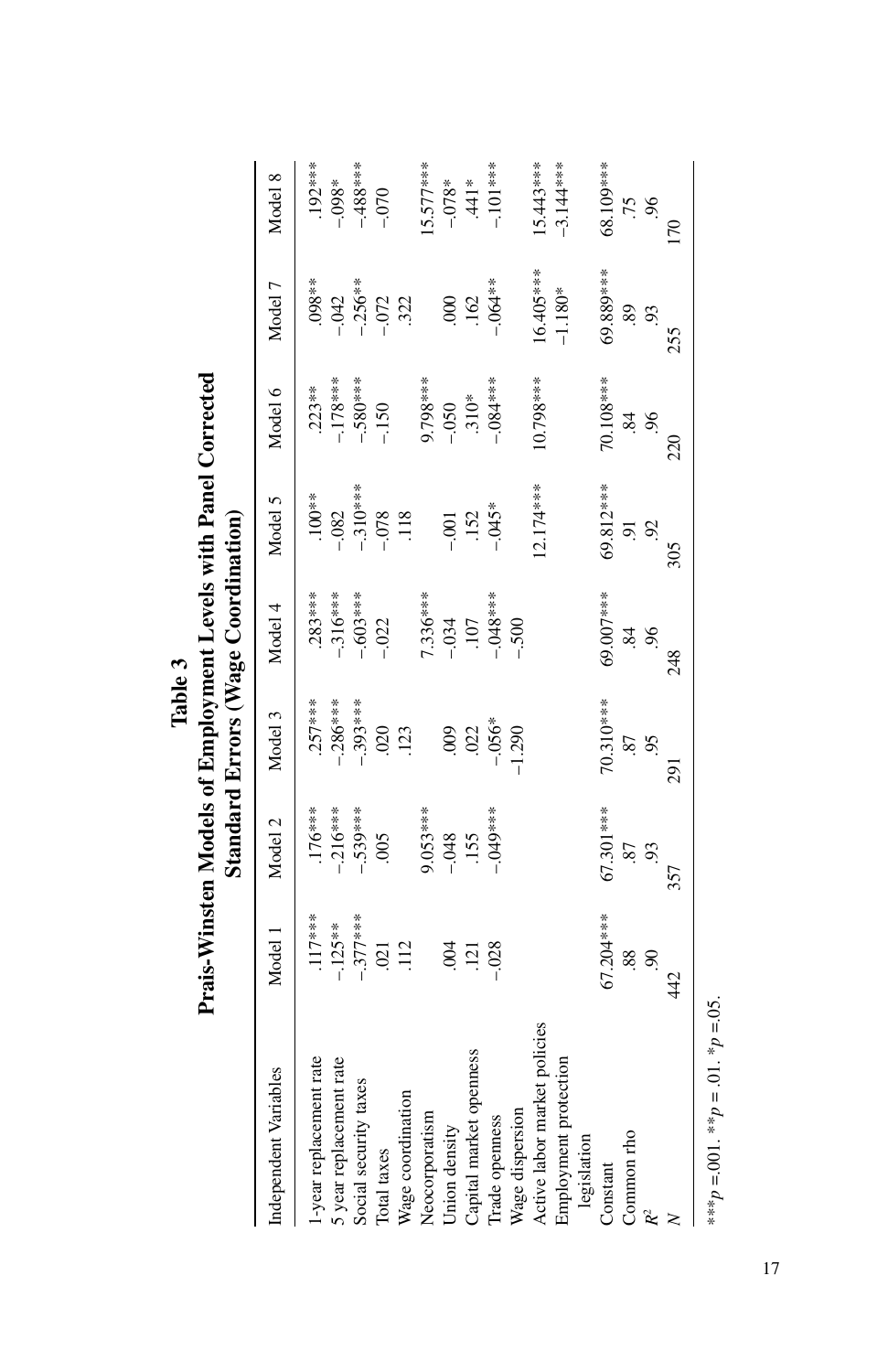employment, the models support the political economists in every case. The coefficients for the short-term unemployment replacement rate, neocoporatism, and ALMP are positive and highly significant in every model they are entered in. Total taxes is not significant in any model. Wage coordination is correctly signed from the institutionalist point of view but is not significant. However, it was significant in all three of the four robust cluster models (not shown). This was the only consistent difference between the robust cluster and Prais-Winsten estimates.

To get an idea of the magnitude of the effect of the significant variables, we can calculate how large a change in the dependent variable is associated with a move in the independent variable from the 10th to 90th percentile. In the case of the short-term replacement rate, a move from 22.8% (Untied Kingdom in 1993) to 72.3% (Denmark in 1993) is associated with a 9.5% increase in the percentage of the working-age population employed. A move from the longterm replacement rate of 10.3% (Japan in 1985) to 47.3% (Belgium in 1975) results in a 3.7% decrease in employment. For social security payroll taxes, a move from 1.6% (Denmark from 1995 to 1998) to 16.7% (Netherlands in 1975) results in a 7.4% decrease in employment. A move in ALMP from the U.S. 1997 level (.035) to the Danish 1996 level (.281) results in a 3.8% increase in employment. A move on the EPL index from .6 (United Kingdom from 1985 to 1999) to 3.2 (Germany and Belgium from 1985 to 1992) results in an 8.2% decrease in employment. A move on the neocorporatism index from a Canadian level (.026 for 1976 to 1994) to an Austrian level (.957 for 1974 to 1994) is associated with a 14.5% increase in employment. A comparison of the coefficients for Model 8 with the coefficients for the same variable for other models indicates the changes in employment estimated on the basis of Model 8 may be too high in the cases of EPL and neocorporatism, but in both cases, even the lowest estimates show substantively meaningful effects.

Citing Kenworthy (2004, chapter 5), one reviewer argued that our dependent variable, the level of employment in a given year, might be misleading if countries entered the post–Bretton Woods–OPEC period with different levels of employment, contending that we should examine changes in employment in addition. We did this in two ways: We replicated the models in Table 3, controlling for level of employment in 1973, and we replicated them with change in employment from 1973 to the year of the observation as the dependent variable. The results were very similar to those in Table 3 with two exceptions. Union density was negative and highly significant when controlling for 1973 employment levels but positive and highly significant with long-term change as a dependent variable. EPL was not significant in both specifications.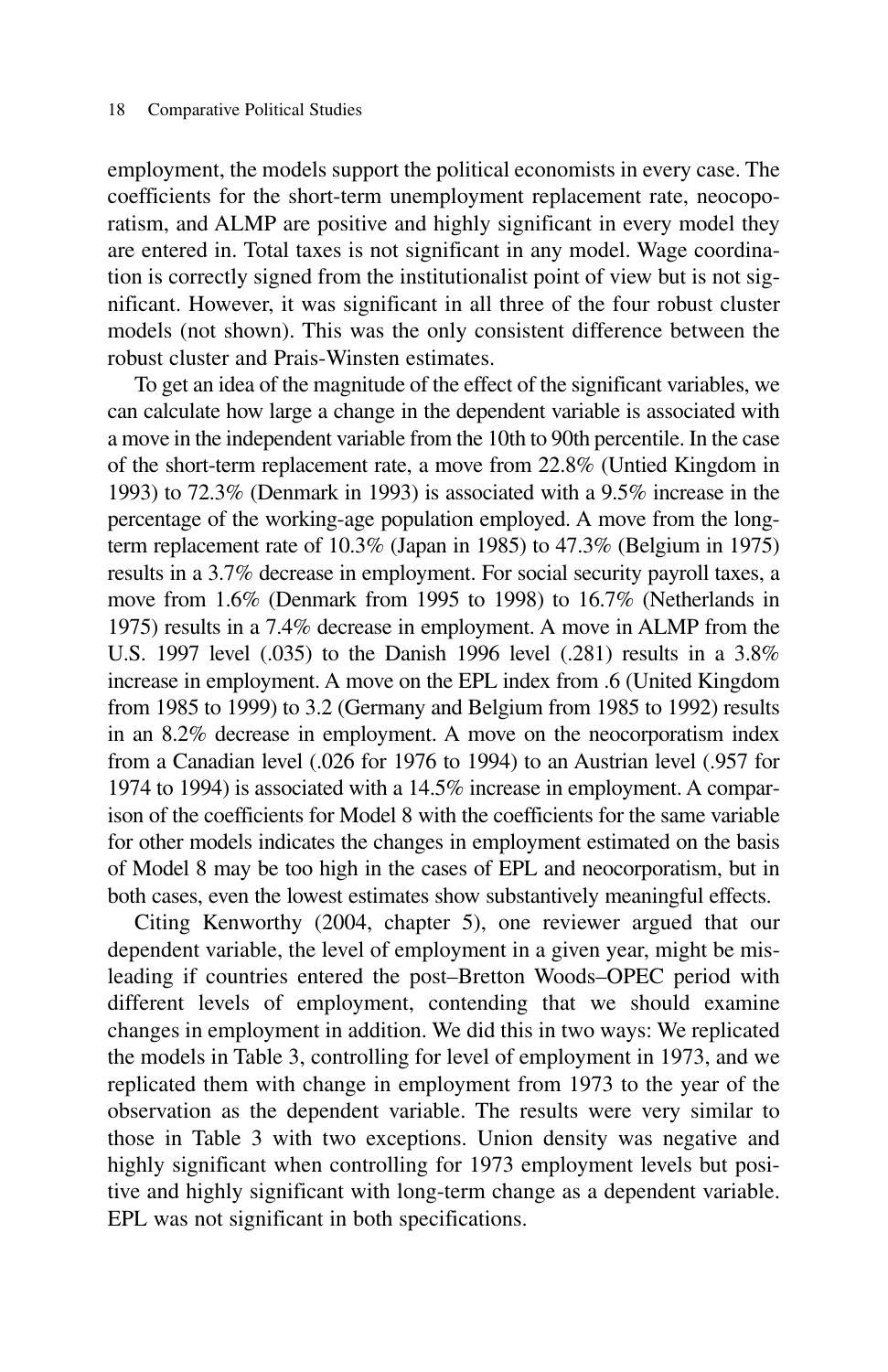The values for Italy on the dependent variable and two of the independent variables—EPL and short-term replacement rates—suggested that Italy might be a significant outlier (see Table 2). In the case of unemployment benefits, Esping-Andersen (1999, p. 23), among others, points out that the OECD figures do not included the Cassa Integrazione, in which experienced workers receive and which have 80% replacement rates. To test the hypothesis that Italy inappropriately drove our analysis, we dropped Italy and reran the same models as in Table 3 (not shown). The results were substantially the same as in Table 3.<sup>10</sup>

#### **Conclusion**

To summarize, our analysis confirmed the neoliberal view for social security taxes, high unemployment insurance replacement rates of long duration, and EPL. However, on all of these point, the neoliberals and institutionalists shared the same view. All of the other neoliberal hypotheses on wage bargaining arrangements, short-term (one-year) unemployment replacement rates, total taxes, wage dispersion, ALMP—found no support in the data analysis. By contrast, we found support for nearly all of the hypotheses derived from institutionalist political economy and sociology of labor markets. The two hypotheses derived from institutionalist work that we did not find support for were ones in which they shared a common prediction with neoliberal economics. We found that union density had no effect when bargaining arrangements were controlled for and that wage dispersion had no effect. Consistent with the institutionalist view and contrary to the neoliberal view, we found that neocorporatism, short-term unemployment replacement rates, and ALMP were strongly related to employment levels, and total taxes were not related to employment levels.

Other than the neocorporatism finding, our results would appear to be highly policy relevant and, in many cases, would be also politically feasible. In the case of replacement rates, our results suggest that one might finance an increase in the 1-year replacement rate with a reduction in duration and long-term replacement rates. The fact that a number of the countries included in the analysis made very large changes in unemployment replacement rates indicates that it is politically possible to do this. For instance, Switzerland increased the short-term replacement rate from 14% in 1974 to 39% in 1977 and 66% in 1985. Increases in active labor market spending have clear employment payoffs.<sup>11</sup> The average percentage of GDP spent on ALMP in our sample was only 0.8%. This means that very large increases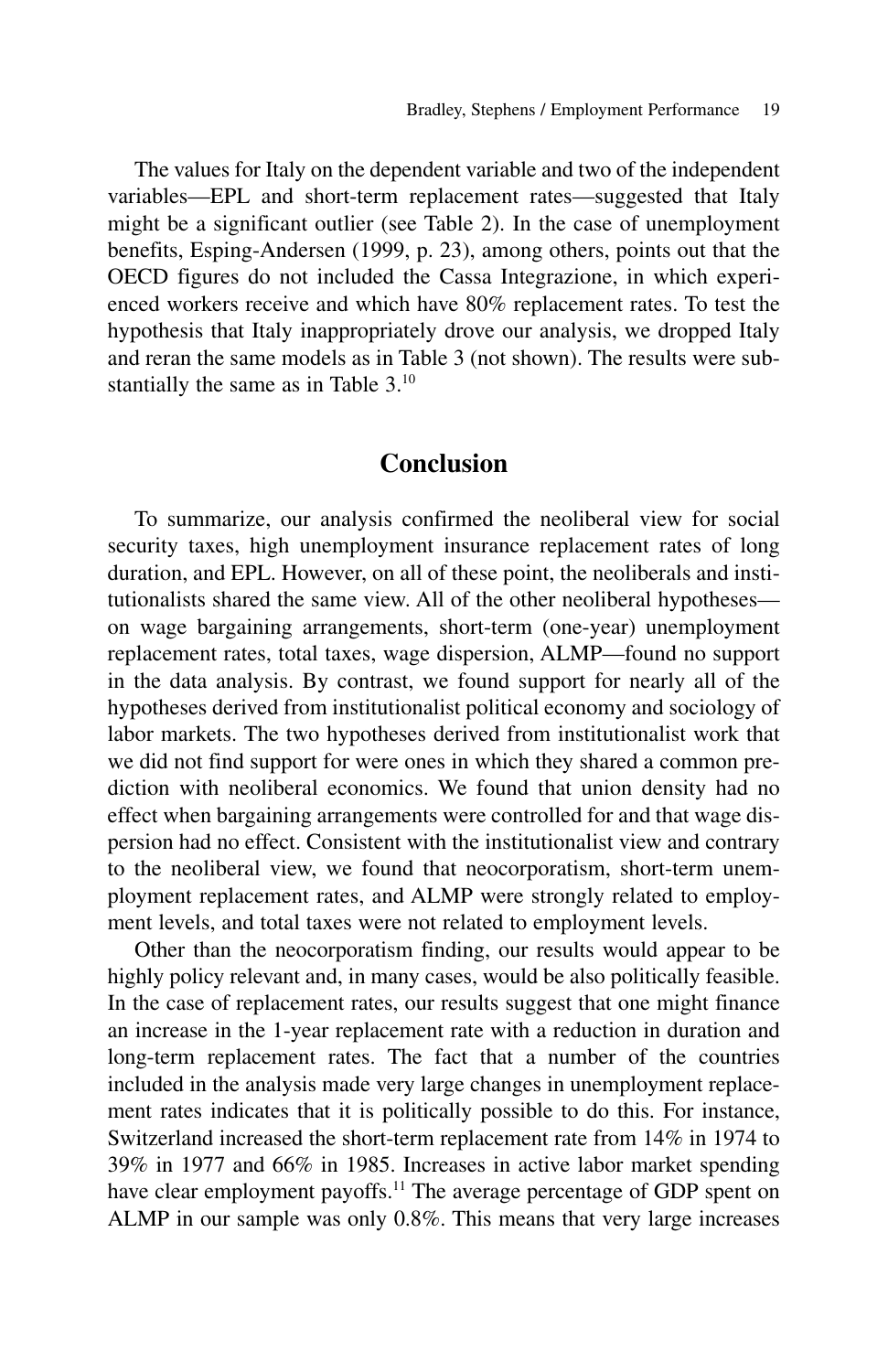in ALMP could be financed by small increases in taxes in the short run and, if the employment benefits did materialize in the long run, the policy might well pay for itself. Our results for social security taxes indicate that there appears to be solid cross-national quantitative ground for the claims of scholars working on the German case who identify the high levels of social security taxes as a major source of German employment woes (Manow & Seils, 2000; Scharpf, 2000; Streeck & Trampusch, 2005). A comparison between Denmark (payroll taxes of 1.6% of GDP in the late 1990s) and Germany (15.2%) here is relevant, as total taxes as a percentage of GDP were actually much higher in Denmark (55%) than in Germany (44%) in the late 1990s, indicating that German social security taxes could be lowered by a reallocation of the tax burden rather than reduction of welfare state generosity. Denmark also shows that very low levels of poverty and inequality are compatible with just average levels of employment protection.

Taken as a whole, our results are more consistent with the European Employment Strategy (EES) than with the initial OECD Study recommendations. As Bernard Casey (2004), the former OECD economist, cited in the opening paragraph notes, given the theoretical point of departure, there is actually more overlap than one might expect. As we pointed out, even the original Jobs Study recommended introducing or intensifying ALMP, a traditional Nordic social democratic policy measure, and through the years, the OECD has modified its policy recommendations, particularly in the area of wage bargaining where it has recognized the virtues of coordinated wage bargaining. However, these adjustments come as afterthoughts to the still neoclassical view. By contrast, the EES owes much to traditional Nordic social democratic employment and labor-market policies and converges even more on Third Way social democratic policies (Huo, 2006). The core of the EES and Third Way policies is labor market activation and training. The goal is to move people from welfare (dependence on transfers) and nonwork to work so that they can upgrade skill levels and match skills to existing job vacancies. Whereas the neoliberal policy prescriptions are best represented by the United States, Denmark best represents the policy package suggested by our analysis: very low social security taxes, modest EPL, strong ALMP effort, high levels of wage coordination and neocorporatism, and high short-term unemployment replacement rates. The one policy on which Denmark is less than optimal is the duration of unemployment benefits, which is 4 years, but even there, it is moving in the right direction, having reduced it from 9 years and also having increased the compulsion to work or enter training by adding more qualifying conditions. Denmark and the United States might be thought of as alternative paths to high employment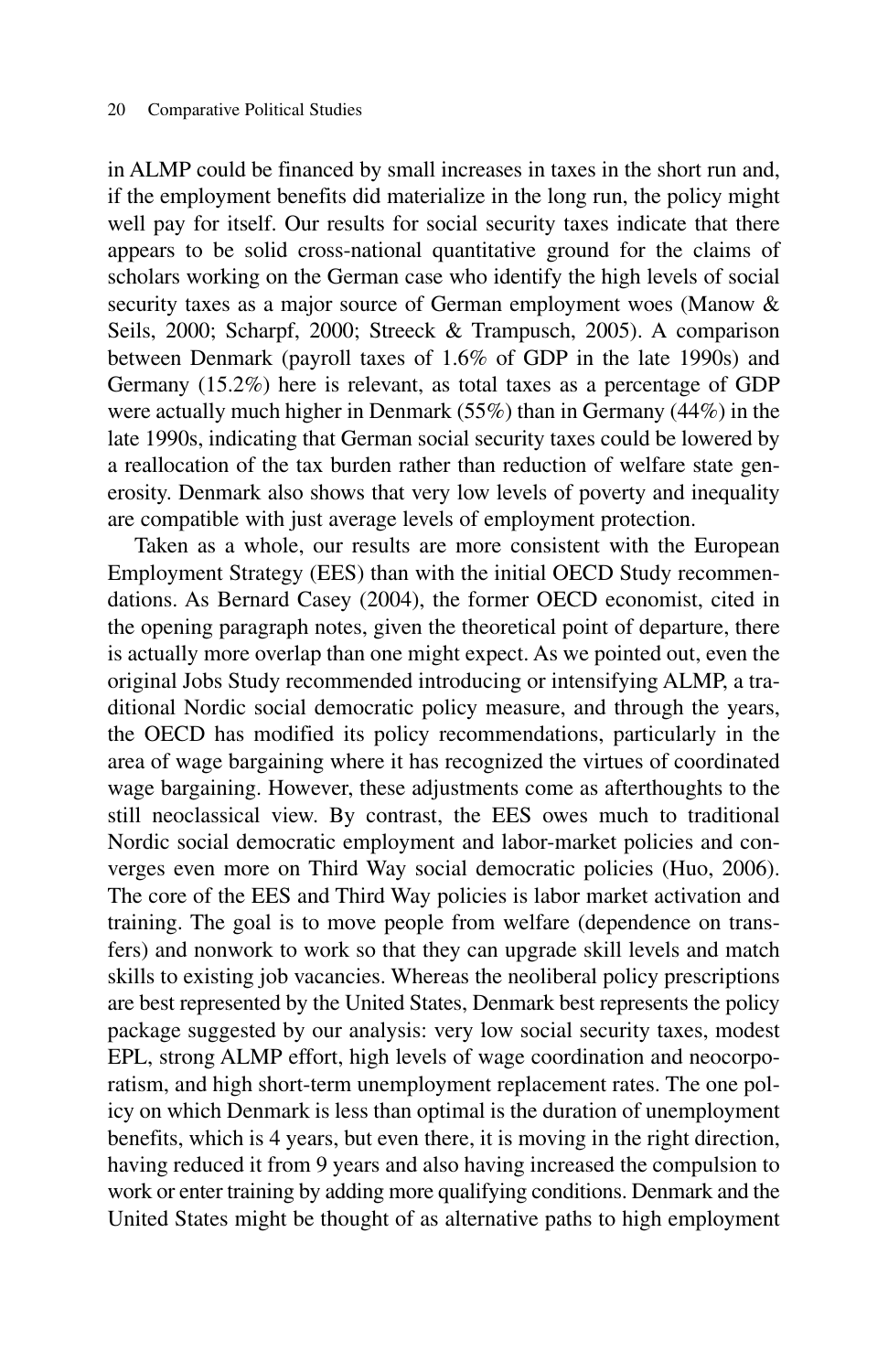as they rank second (77%) and third (74%), respectively, on our dependent variable in the final year included in this analysis. The difference is that the U.S. model carries costs in terms of the levels of poverty and inequality, which the Danish model does not.

#### **Notes**

1. See DiTella and MacCulloch (1998), OECD (1994, 1999b), Siebert (1997), or much of the popular media reporting on the topic.

2. The Organization for Economic Cooperation and Development (OECD) offers the most complete formulation of neoliberal arguments through its *Jobs Study* series, starting in 1994 and continuing through the present. Despite its consistent support for neoliberal solutions to labor market problems, the OECD is currently in the process of reassessing its *Jobs Strategy*, possibly including greater consideration for the positive role of labor-market institutions in creating jobs. See, for example, the editorial in the *OECD Employment Outlook 2004*. Because of these adjustments through time based on empirical research, the *Jobs Strategy* which was never completely neoliberal because of its support for active labor market policy cannot be equated with neoliberal economic thinking. Thus, the hypotheses in Table 1 under the neoliberal column do not necessarily represent current OECD recommendations.

3. The terms *deregulation thesis* and *neoliberal hypothesis* are used interchangeably as catch-all phrases for various arguments that place institutional rigidity at the core of poor employment performance in the OECD. See Crouch (1998) for a similar use of this phrase.

4. See OECD (1999b, p. 178).

5. The employment-to-population ratio is not without problems either; for example, this measure does not account for differences in the number of hours worked and part-time employment. However, as Scharpf notes, "employment/population ratios still seem to be the most valid indicators of relative employment performance" (Scharpf, 1997, p. 2).

6. Unless otherwise specified, the data for variables in the analysis are annual time series from 1974 to 1999 for all 17 countries.

7. The Huber, Ragin, Stephens, Brady, and Beckfield (2004) data set can be downloaded at the Luxembourg Income Survey Web site at http://www.lisproject.org/publications/welfaredata/welfareaccess.htm. The countries included in this model are the following: Australia, Austria, Belgium, Canada, Denmark, Finland, France, Germany, Italy, Ireland, Japan, Netherlands, Norway, Sweden, Switzerland, the United Kingdom, and the United States. The classification scheme in Table 2 follows Kitschelt, Lange, Marks, and (1999).

8. We got similar results for the 90 to 10 ratio.

9. In these data, the lagged dependent variable explains 98% of the variation in the dependent variable.

10. This analysis is included in Bradley and Stephens (2006), which is available at http://www.europanet.org//conf/conf\_papers.html. The conference paper also included an analysis of Scruggs' net replacement rate data with and without the inclusion of the Cassa Integrazione and other Italian special benefits. The results support the conclusion of the analysis here on the effect of short-term replacement rates.

11. This is an aggregate generalization. ALMP is generally thought to be most effective when unemployment is moderate or low. When unemployment is very high, the mismatch between job vacancies and the skills of the unemployed is not a central problem.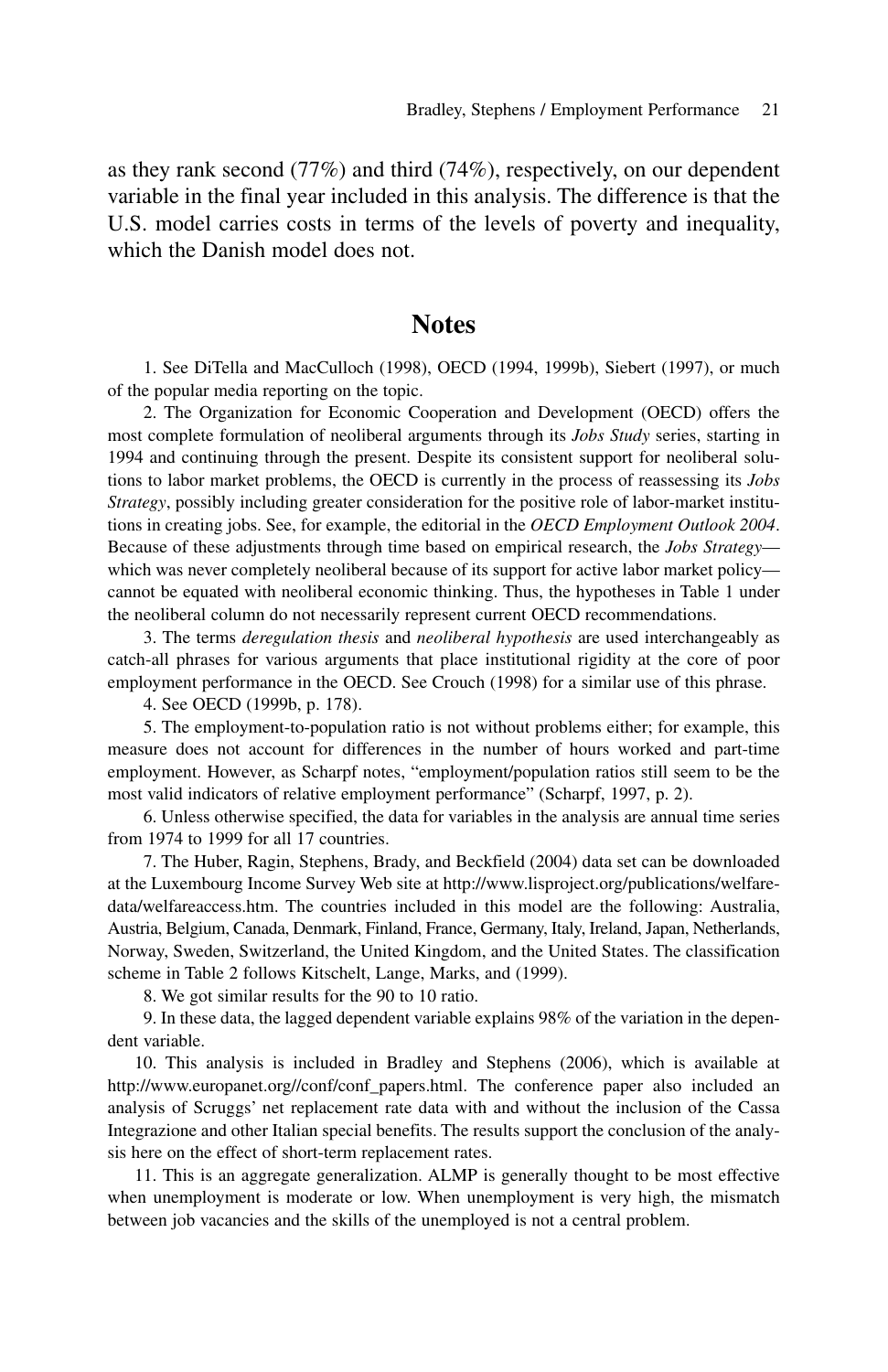## **References**

- Achen, C. (2000, July). *Why lagged dependent variables can suppress the explanatory power of other independent variables*. Paper presented at the annual meeting of the Society for Political Methodology, UCLA.
- Baker, D., & Schmitt, J. (1999, October). *The macroeconomic roots of high European unemployment: The impact of foreign growth*. Paper prepared for conference on "Creating Competitive Capacity: Reassessing the Role of the U.S. and German Labor Market Institutions in the New Economy." Washington, DC.
- Bean, C. (1994). European unemployment: A survey. *Journal of Economic Literature*, *32*, 573-619.
- Beck, N., & Katz, J. N. (1995). What to do (and not to do) with time-series-cross-section data in comparative politics. *American Political Science Review*, *89*(3), 634-647.
- Beck, N., & Katz, J. N. (1996). Nuisance vs. substance: Specifying and estimating time-seriescross-section models. *Political Analysis*, *8*, 1-36.
- Beck, N., & Katz, J. N. (2004). *Times-series-cross-section issues: Dynamics, 2004*. Unpublished paper, Department of Politics, New York University.
- Bertola, G., & Ichino, A. (1995, October). Crossing the river: A comparative perspective on Italian employment dynamics. *Economic Policy*, 361-420.
- Bradley, D., Huber, E., Moller, S., Nielsen, F., & Stephens, J. D. (2003). Distribution and redistribution in post-industrial democracies. *World Politics*, *55*(2), 193-228.
- Bradley, D., & Stephens, J. D. (2006, March). *Employment performance in OECD countries: A test of neo-liberal and institutionalist hypotheses*. Paper presented at the 15th International Conference of Europeanists, Chicago.
- Casey, B. H. (2004). The OECD jobs strategy and the European employment strategy: Two views of the labour market and of the welfare state. *European Journal of Industrial Relations*, *10*, **PLS PROVIDE PAGES**.
- Crouch, C. (1998). Labor market regulations, social policy, and job creation. In J. Gual (Ed.), *Job creation* (pp. 130-164). Cheltenham, UK: Edward Elgar.
- DiPrete, T. A. (2002). Life course risks, mobility regimes, and mobility consequences: A comparison of Sweden, Germany, and the United States. *American Journal of Sociology*, *108*, 267-309.
- DiPrete, T. A., & McManus, P. A. (2000). Family change, employment transitions, and the welfare state household income dynamics in the United States and West Germany. *American Sociological Review*, *65*, 343-370.
- Di Tella, R., & MacCulloch, R. (1998). *The Consequences of labor market flexibility: Panel evidence based on survey data*. Unpublished manuscript, Harvard Business School.
- Esping-Andersen, G. (1999). *Social foundations of postindustrial economies*. Oxford, UK: Oxford University Press.
- Esping-Andersen, G., & Regini, M. (1999). *Why deregulate labour markets?* Oxford, UK: Oxford University Press.
- Estevez-Abe, M., Iversen, T., & Soskice, D. (2001). Social protection and skill formation: A reinterpretation of the welfare state. In P. Hall & D. Soskice (Eds.), *Varieties of capitalism: The institutional foundations of comparative advantage* (pp. 145-183). Oxford, UK: Oxford University Press.
- Freeman, R. (1995). The limits of wage flexibility for curing unemployment. *Oxford Review of Economic Policy*, *11*(1), 63-72.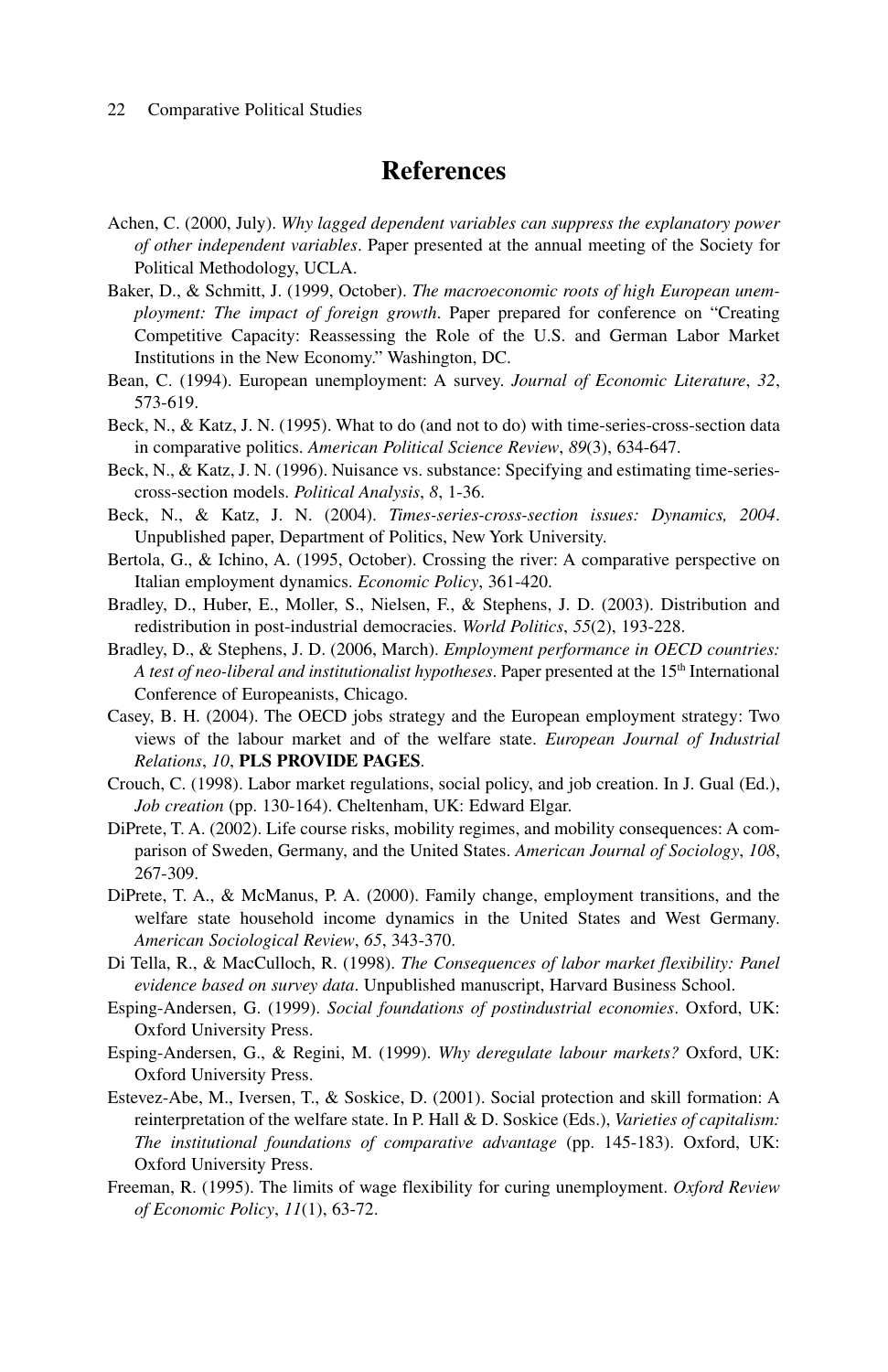- Gangl, M. (2004). Welfare states and the scar effects of unemployment: A comparative analysis of the United States and West Germany. *American Journal of Sociology*, *109*(6), 1319-1364.
- Hall, P. (1998, February). *Organized market economies and unemployment in Europe: Is it finally time to accept liberal orthodoxy?* Paper presented to the 11th International Conference of Europeanists, Baltimore.
- Hall, P. (1999). The political economy of Europe in an era of interdependence. In H. Kitschelt, P. Lange, G. Marks, & J. Stephens (Eds.), *Continuity and change in contemporary capitalism* (pp. 135-163). New York: Cambridge University Press.
- Hicks, A. (1994). Introduction to pooling. In A. Hicks & T. Janoski (Eds.), *The comparative political economy of the welfare state* (pp. 169-188). New York: Cambridge University Press.
- Hicks, A., & Kenworthy, L. (1998). Cooperation and political economic performance in affluent democratic capitalism. *American Journal of Sociology*, *103*, 1631-1672.
- Huber, E., Ragin, C., Stephens, J. D., Brady, D., & Beckfield, J. (2004). *Comparative welfare states data set*. Northwestern University, University of North Carolina, Duke University and Indiana University. Retrieved July 31, 2006, from http://www.lisproject.org/publications/ welfaredata/welfareaccess.htm
- Huber, E., & Stephens, J. D. (1998). Internationalization and the social democratic model. *Comparative Political Studies*, *31*, 353-397.
- Huber, E., & Stephens, J. D. (2000). Partisan governance, women's employment and the social democratic service state. *American Sociological Review*, *68*(1), 1-30.
- Huber, E., & Stephens, J. D. (2001). *Development and crisis of the welfare state: Parties and policies in global markets*. Chicago: University of Chicago Press.
- Huber, E., & Stephens, J. D. (2005). State economic and social policy in global capitalism. In T. Janoski, R. Alford, A. M. Hicks, & M. Schwartz (Eds.), *A handbook of political sociology: States, civil societies, and globalization* (pp. 607-629). New York: Cambridge University Press.
- Huo, J. (2006). *Third way reforms: A comparative study of social democratic welfare state and labor market reform after the Golden Age*. Unpublished doctoral dissertation, Department of Political Science, University of North Carolina.
- Iversen, T. (1999). *Contested economic institutions*. Cambridge, UK: Cambridge University Press.

Iversen, T. (2005). *Capitalism, democracy, and welfare*. New York: Cambridge University Press.

- Iversen, T., & Wren, A. (1998). Equality, employment, and budgetary restraint: The trilemma of the service economy. *World Politics*, *50*, 507-546.
- Kenworthy, L. (2003). Do affluent countries face an incomes-jobs trade-off? *Comparative Political Studies*, *36*, 1180-1209.
- Kenworthy, L. (2004). *Egalitarian capitalism: Jobs, income, and growth in affluent countries*. New York: Russell Sage.
- Kitschelt, H., Lange, P., Marks, G., & Stephens, J. D. (1999). Convergence and divergence in advanced capitalist democracies. In H. Kitschelt, P. Lange, G. Marks, & J. D. Stephens (Eds.), *Continuity and change in contemporary capitalism* (pp. 427-460). New York: Cambridge University Press.
- Manow, P., & Seils, E. (2000). 'Adjusting badly': The German welfare state, structural change, and the open economy. In F. W. Scharpf & V. A. Schmidt (Eds.), *Welfare and work in the open economy* (Vol. 2, pp. 264-307)*.* Oxford, UK: Oxford University Press.
- Nickell, S. (1997). Unemployment and labor market rigidities: Europe versus North America. *Journal of Economic Perspectives*, *11*(3), 55-74.
- Nickell, S., & Layard, R. (1997). *Labour market institutions and economic performance* (Center for Economic Performance, Discussion Paper Series No. 23). London: London School of Economics.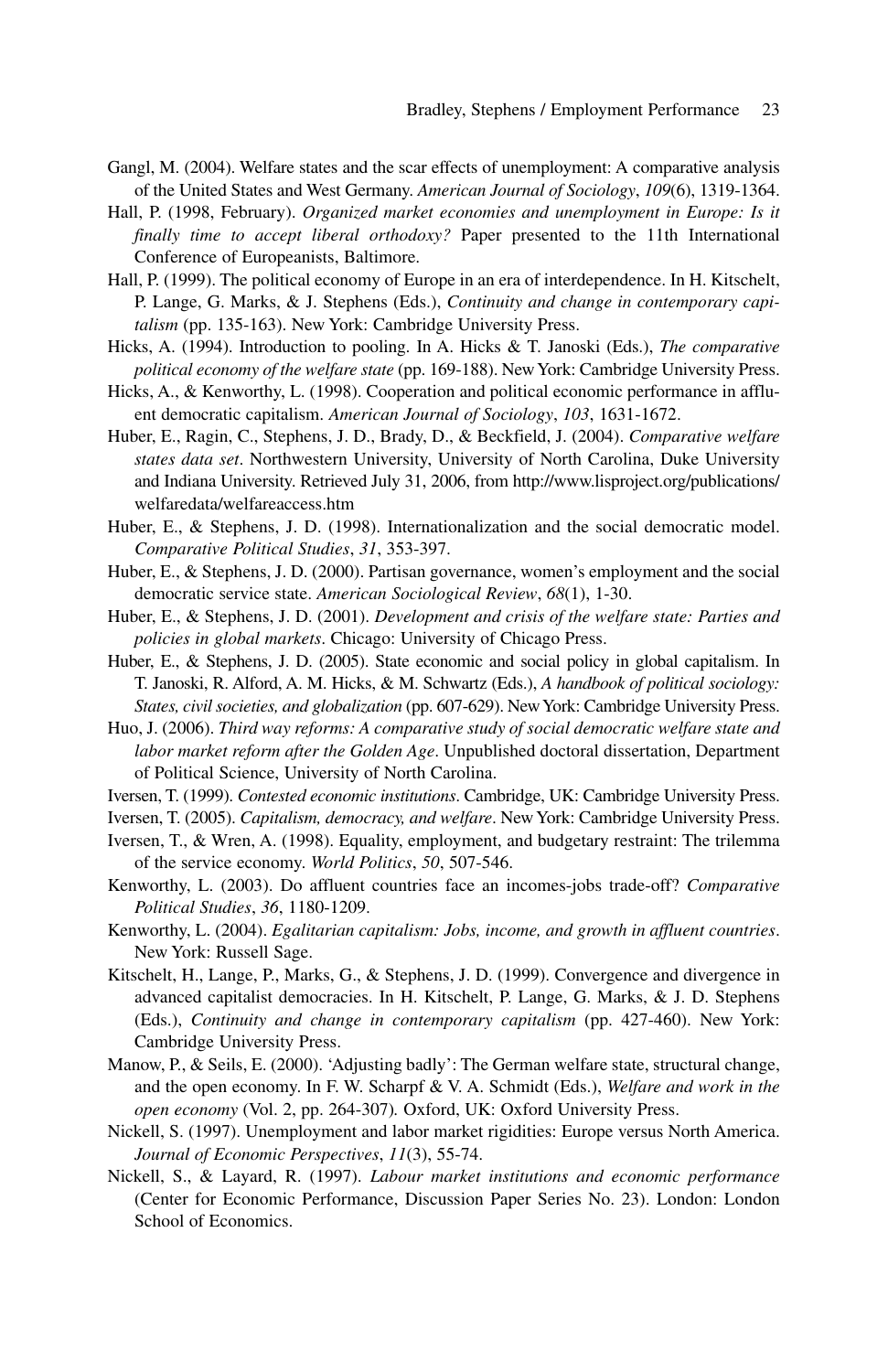- Organization for Economic Cooperation and Development. (1994). *The OECD jobs study*. Paris: Author.
- Organization for Economic Cooperation and Development. (1997). *Making work pay: Taxation, benefits, employment, and unemployment*. Paris: Author.
- Organization for Economic Cooperation and Development. (1999a). *Employment outlook*. Paris: Author.
- Organization for Economic Cooperation and Development. (1999b). *Implementing the jobs strategy: Assessing performance and policy*. Paris: Author.
- Organization for Economic Cooperation and Development. (2002). And the twain shall meet: Cross-market effects of labour and product market policies. In *OECD employment outlook* (pp. 245-300). Paris: Author.
- Organization for Economic Cooperation and Development. (2004). Employment protection regulation and labour market performance. In *OECD employment outlook* (pp. 61-126). Paris: Author.
- Quinn, D., & Inclan, C. (1997). The origins of financial openness: A study of current and capital account liberalization. *American Journal of Political Science*, *41*, 771-813.
- Rogers, W. H. (1993). sg17: Regression standard errors in clustered samples. *Stata Technical Bulletin*, *13*, 19-23. (Reprinted in *Stata technical bulletin reprints*, 1993, pp. 88-94)
- Scharpf, F. W. (1997). Balancing sustainability and security in social policy. In Oraganization for Economic Cooperation and Development (Ed.), *Family, market and community: Equity and efficiency in social policy* (Social Policy Studies, No. 21; pp. 211-22). Paris: Organization for Economic Cooperation and Development.
- Scharpf, F. W. (2000). Economic changes, vulnerabilities, and institutional capabilities. In F. W. Scharpf & V. A. Schmidt (Eds.), *Welfare and work in the open economy.* In *Vulnerability to competitiveness* (Vol. 1, pp. 21-124). Oxford, UK: Oxford University Press.
- Scharpf, F. W., & Schmidt, V. A. (Eds.). (2000). *Welfare and work in the open economy. Two volumes.* Oxford, UK: Oxford University Press.
- Scruggs, L. (2004). *Welfare state entitlements data set: A comparative institutional analysis of eighteen welfare states* (Version 1.0). Retrieved July 21, 2006, from http://sp.uconn.edu/ ~scruggs/wp.htm
- Siebert, H. (1997). Labor market rigidities: At the root of unemployment in Europe. *Journal of Economic Perspectives*, *11*(3), 37-54.
- Simmons, B. A. (1999). The internationalization of capital. In H. Kitschelt, P. Lange, G. Marks, & J. Stephens, (Eds.), *Continuity and change in contemporary capitalism* (pp. 36-69). New York: Cambridge University Press.
- Soskice, D. (1990). Wage determination: The changing role of institutions in advanced industrialized countries. *Oxford Review of Economic Policy*, *6*(4), 36-61.
- Soskice, D. (1999). Divergent production regimes: Coordinated and uncoordinated market economies in the 1980s and 1990s. In H. Kitschelt, P. Lange, G. Marks, & J. Stephens (Eds.), *Continuity and Change in Contemporary Capitalism* (pp. 101-134). New York: Cambridge University Press.
- Sribney, W. (1998). *Comparison of standard errors for robust, cluster, and standard estimators*. Retrieved January 21, 2003, from http://www.stata.com/support/faqs/stat/cluster.html
- Streeck, W., & Trampusch, C. (2005). *Economic reform and the political economy of the German welfare state* (Max Planck Institute for the Study of Societies Working Paper 05/2). Retrieved July 21, 2006, from http://www.mpi-fg-koeln.mpg.de/pu/workpapers\_en.html#2005